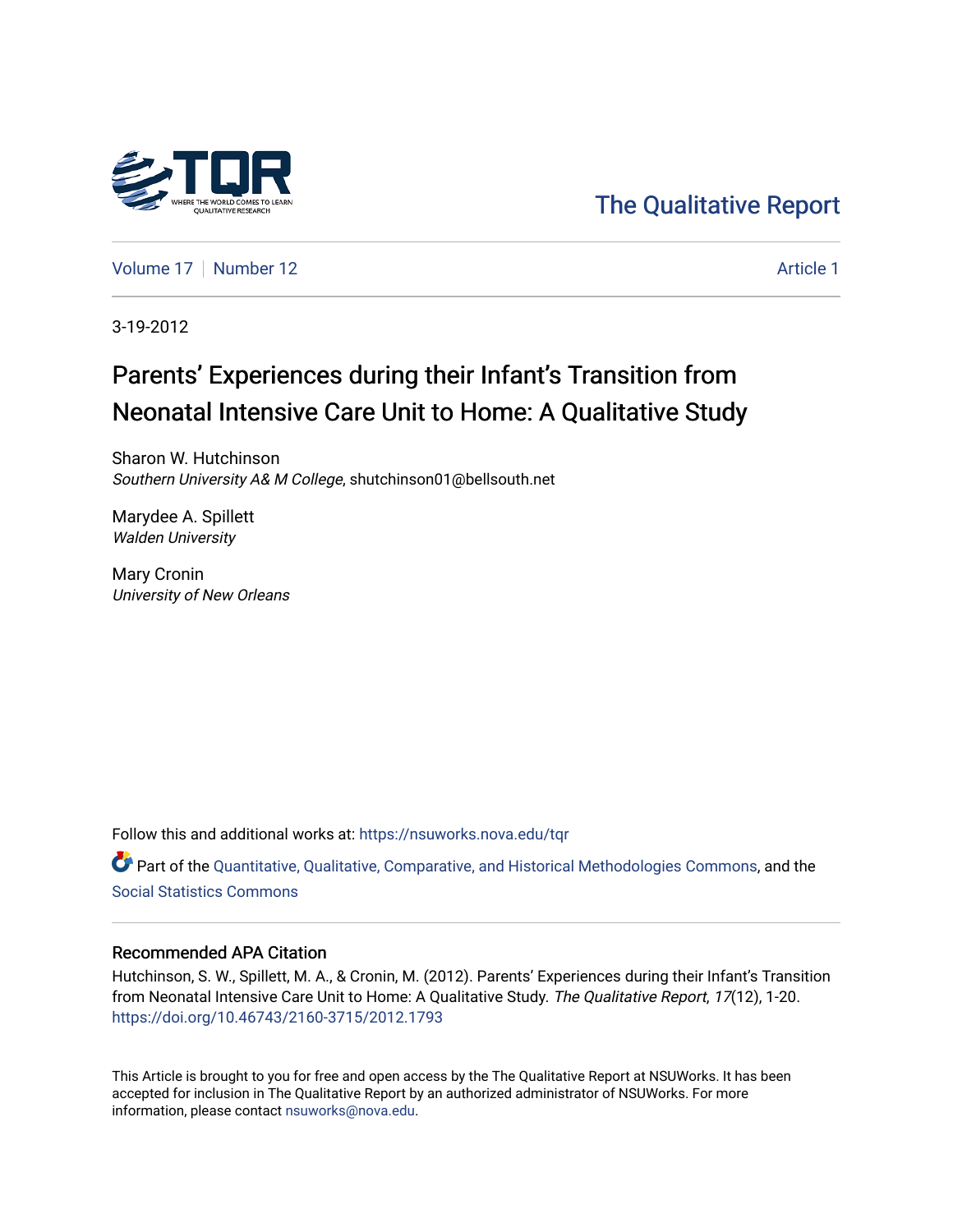

## Parents' Experiences during their Infant's Transition from Neonatal Intensive Care Unit to Home: A Qualitative Study

## Abstract

Limited literature exists which examines how parents of infants hospitalized in the Neonatal Intensive Care Unit (NICU) transition from their infant's NICU hospital stay to home. This study examines the question, "What are the experiences of parents during their infant's transition from the NICU to home? Grounded theory methods served as the paradigm to explore twelve NICU parents' experiences during their infant's transition. The basic social psychological process identified was "becoming a parent" which was based on the core problem "I'm not a parent." Analysis of data contributed to a model described by the researchers as the resultant Model of Parental Progression that describes how the parents proceeded through their experiences of their infants' transitions from the NICU to home.

## Keywords

NICU Parents, Transition, Parenthood, Qualitative Research

## Creative Commons License



This work is licensed under a [Creative Commons Attribution-Noncommercial-Share Alike 4.0 License](https://creativecommons.org/licenses/by-nc-sa/4.0/).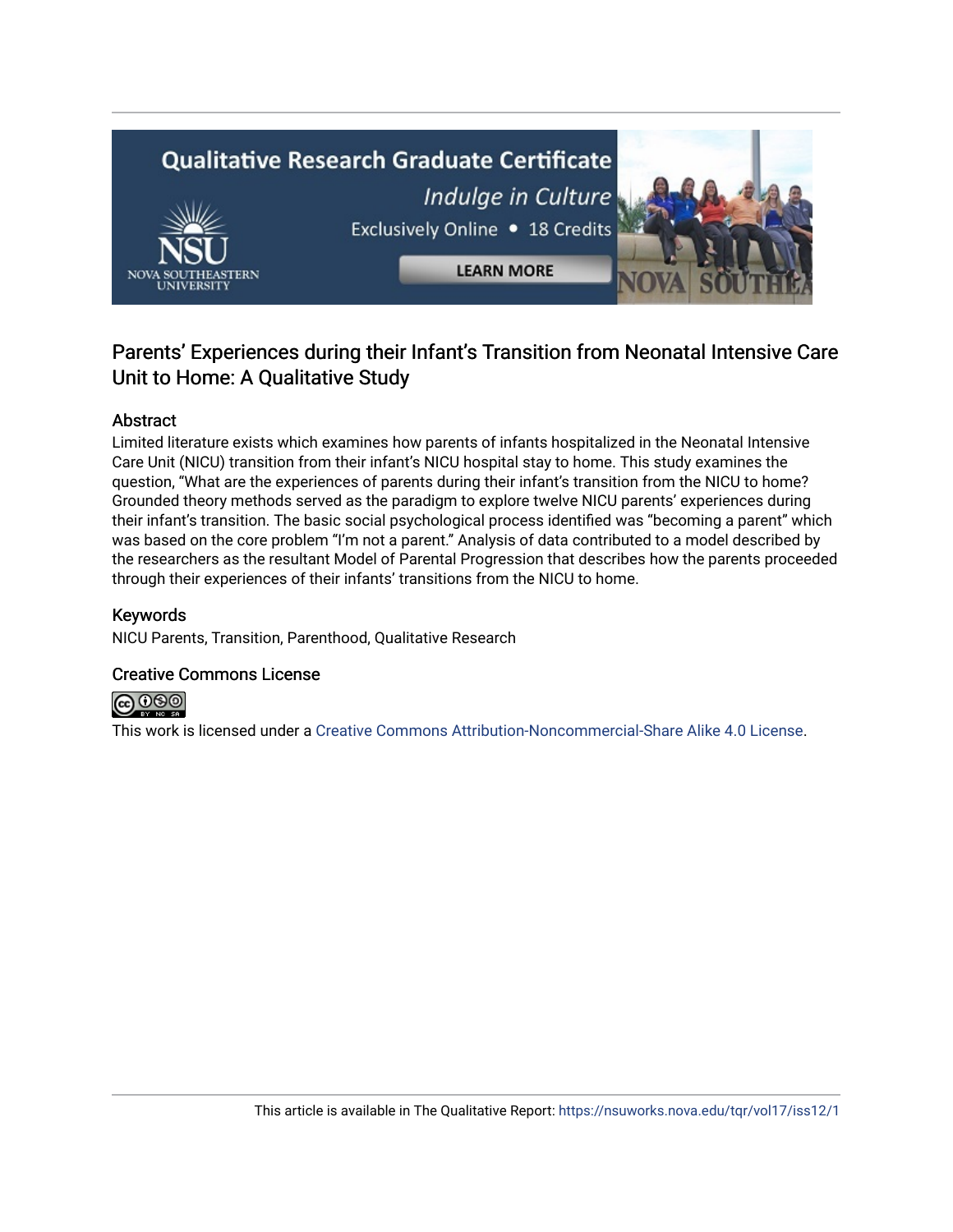## **Parents' Experiences during their Infant's Transition from Neonatal Intensive Care Unit to Home: A Qualitative Study**

Sharon W. Hutchinson Southern University A & M College, Baton Rouge, LA, USA

> Marydee A. Spillett Walden University, Minneapolis, MN, USA

## Mary Cronin University of New Orleans, New Orleans, LA, USA

*Limited literature exists which examines how parents of infants hospitalized in the Neonatal Intensive Care Unit (NICU) transition from their infant's NICU hospital stay to home. This study examines the question, "What are the experiences of parents during their infant's transition from the NICU to home? Grounded theory methods served as the paradigm to explore twelve NICU parents' experiences during their infant's transition. The basic social psychological process identified was "becoming a parent" which was based on the core problem "I'm not a parent." Analysis of data contributed to a model described by the researchers as the resultant Model of Parental Progression that describes how the parents proceeded through their experiences of their infants' transitions from the NICU to home. Key Words: NICU Parents, Transition, Parenthood, Qualitative Research.*

The neonatal intensive care unit (NICU) provides care for both premature and full term infants with medical complications. Parents whose infants receive care in the NICU must adjust not only to the unexpected complications of their infant's birth, but also the highly technical environment of the NICU (Rapacki, 1991). Unlike parents who have an infant without health complications, parents of infants hospitalized in the NICU must forgo their expectations of what constitutes a normal birth experience (Ahmann, 1996).

Early research indicates that parents of healthy term infants and parents of premature infants must adjust to the new restrictions on their freedom and independence, (Goldberg & Michaels, 1988; Trause & Kramer, 1983). The difference, however, between the two groups of parents (parents of infants in the NICU and parents of well infants) might be explained by the prolonged duration of the transition from hospital to home. For instance, an extended hospitalization of an infant admitted to a neonatal intensive care unit (NICU) may alter the normative process of transition to parenthood (Odom & Chandler, 1990). As one mother described her experience, "They had taken my baby away. My husband was concerned I wasn't going to be close to her. The nurse took a Polaroid picture. I felt empty. There's no baby, just me."

Early works which examined the transition experience of parents of premature infants investigated the parent's experiences after the infant's discharge from the hospital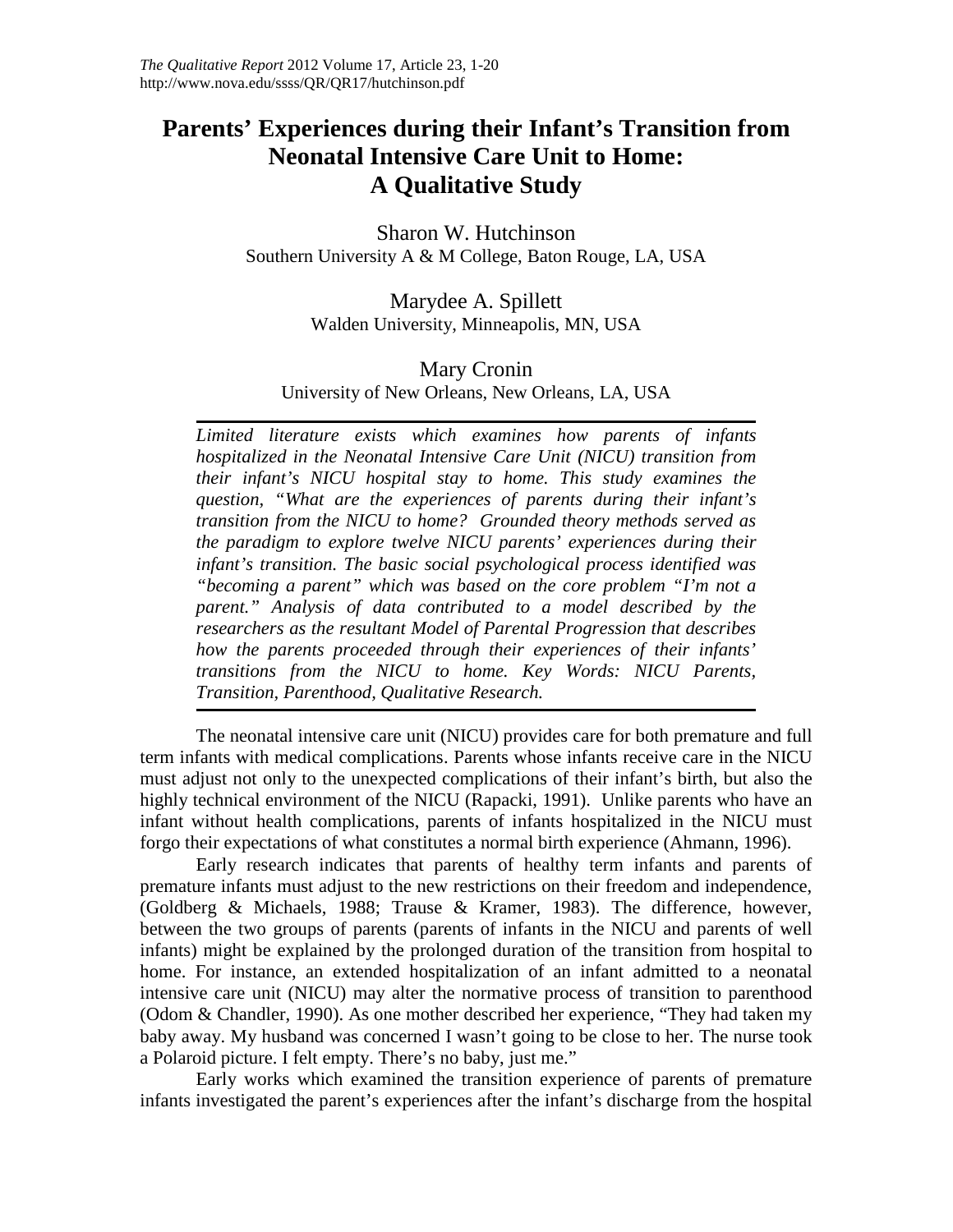and how the parents transitioned once home (Able-Boone & Stevens, 1994; Affleck, Tennen, Rowe, & Higgins, 1990; Kenner, 1988; Kenner & Lott, 1990). These studies employed both qualitative (Kenner, 2007; Kenner, 1988) and quantitative (Affleck et al., 1990) methods as the means for understanding the parents' experiences during their infant's hospitalization. However, the studies were conducted after the infant's discharge to home.

Erdeve et al. (2008) explored the correlation amongst maternal presence, parent participation in the NICU infant's care and the occurrence of re-hospitalization of the infant after discharge from the NICU and found increased maternal presence and parent participation correlated with lower re-hospitalization of an infant discharged from the NICU. An earlier study conducted by Browne and Talmi (2005) examined how guided educational interventions could change maternal knowledge and behaviors and reduce stress. Their study concluded that educational interventions provided for the mother prior to the infant's discharge was effective in increasing knowledge, changing maternal behaviors and decreasing maternal stress. Their finding was consistent with Fowlie and McHaffie (2004) who concluded appropriate support helps to reduce parental stress while the infant is hospitalized in the NICU. A separate study conducted by Teti, Hess, and O'Connell (2005) investigated the effect on maternal adaptation on parental perceptions of child vulnerability. They concluded that the manner in which mothers adapted to their preterm infant and the mothers' feelings of efficacy regarding competence in feeding their infants predicted whether or not the mother perceived the infant as vulnerable to illness or injury. Broedsgaard and Wagner (2005) recognized the importance of understanding the preterm infant's family's situation and investigated Danish parents' experiences on the pathway from the birth of a premature infant to the transition home. What they learned was mothers of premature infants felt they needed special care to address the new situation of a premature infant and were frustrated when placed on the same hospital units as mothers of full term infants which separated them from their infants. Furthermore, Broedsgaard and Wagner indicated the "re-establishment of the family of the premature infant should begin at the premature infants birth (p. 201)" and that nurse coordinated interventions were effective in meeting the needs of mothers of preterm infants.

Understanding the parents' experiences within the context of their infant's transition from the NICU to home is necessary for improved health outcomes for both the parent and infant (Broedsgaard & Wagner, 2005; Chick & Meleis, 1986). However, limited literature exists which examines the transition process during the infant's hospitalization (Jackson, Ternestedt, & Schollin, 2003; Shin & White-Traut, 2007). Examining the parents' experiences as they exist during transition from NICU to home is necessary to promote positive experiences for parents of NICU infants Thus, the intent of this study was to develop a theory based on parents' perceptions that would provide a more thorough description of how the parent of an infant hospitalized in the NICU proceeded through the transition process.

Chick and Meleis (1986) described transition as a "passage from one life phase, condition, or status to another, and embracing the elements of process, time span, and perception" (p. 239). The characteristics of transition include: (a) the movement from one phase to another (b) the disruption due to the loss of an expectation (c) the perception because of individualized meaning, and (d) the response to the transition. The transition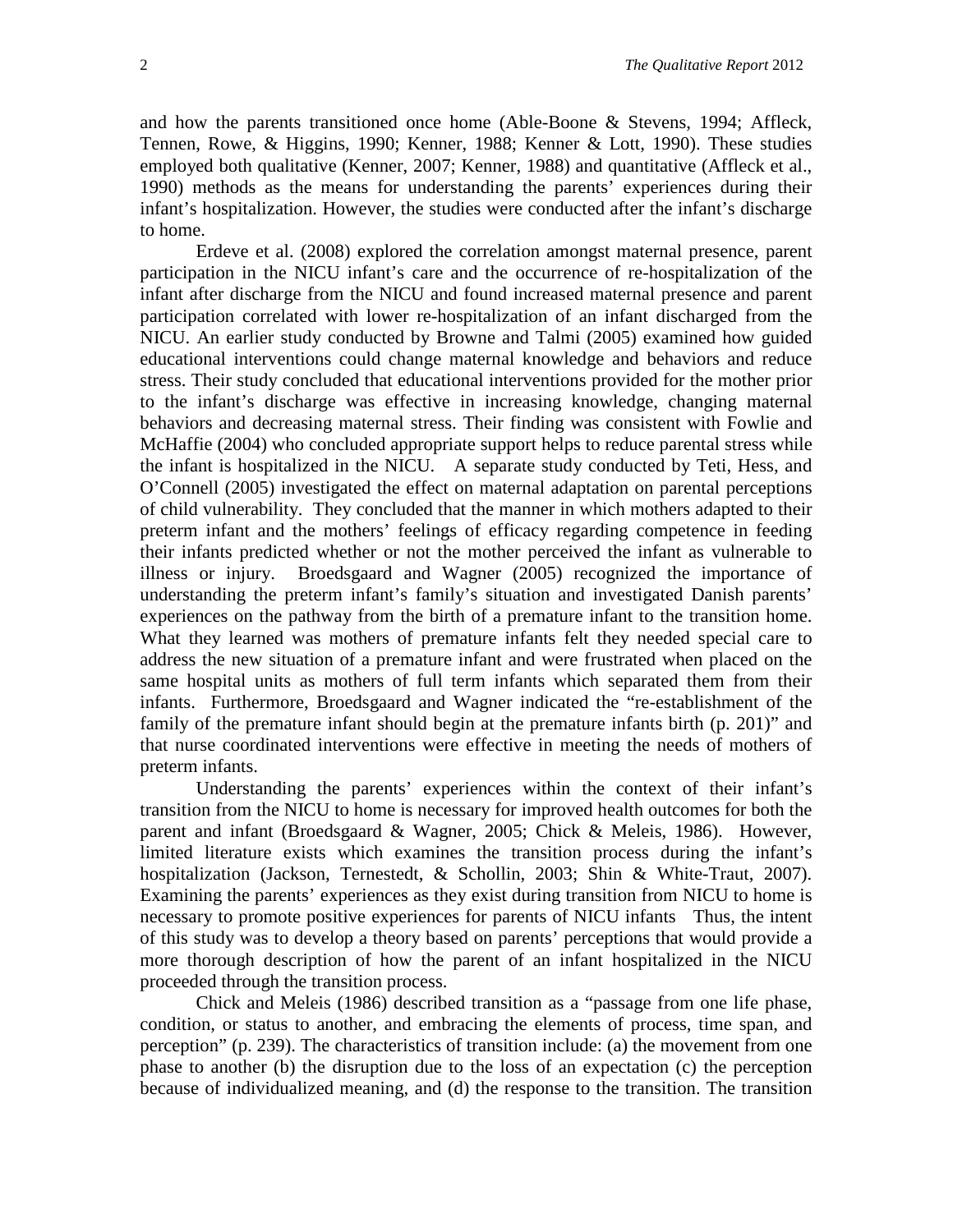process occurs in three phases, entry, passage, and exit. Each transition is either situational (beyond the individual's control), a result of a disturbance in the health-illness continuum, or developmental (naturally occurring). (Chick & Meleis, 1986)

Time span, an element of transition, begins with the anticipation of the transition and continues until the establishment of a new view or perception of the individual's world. For instance, an infant's admittance to and discharge from the NICU is an example of transition. What occurs during the passage, or period of time between admission and discharge is important as these experiences and the meanings attributed to them by the parent help illuminate the transition process as seen through the parent's eyes. This information is important to healthcare professionals who provide care for both the hospitalized infant and their parents. The parent's perceptions can provide direction in preparing educational materials which prepare the parent for the NICU experience, as well as the subsequent discharge of their infant home. Sneath (2009) asserts there is "a [further] need for more research into parent perceptions of their preparedness for their infant's discharge" (p. 245).

The duration of the transition is variable, but the phases are not. Individuals in transition must restructure a new reality. Schumacher and Meleis (1994) theorized that although the elements of transition are universal, the individual's perception of the transition greatly influences how each individual experiences the restructuring of his/her world. The ideal time therefore to examine the transition experiences a parent of an infant hospitalized in the NICU is not after discharge, but during passage when parents are more apt to recall the daily experiences and their preparedness for discharge home. For the purpose of this study transition began with the infant's or neonate's admittance to the NICU and ended three weeks after the infant's discharge from the NICU to the home.

#### **Methods**

The primary research question in this study was "What were the experiences of parents during their infants' transition from the NICU to the home setting?" Because existing literature that explored parents' experiences of transition from NICU to home was limited to retrospective studies, a deeper understanding of parents' NICU transition experience *during* their infant's hospitalization was needed. Thus, a grounded theory design (Glaser & Strauss, 1967, Strauss & Corbin, 1998) was chosen since this approach is appropriate when little is known about an existing phenomenon or to gain a new perspective on a similar situation (Stern, 1980).

Several schools of thought prevail regarding grounded theory methodology (Charmaz, 2010; Glaser & Strauss, 1967; Strauss & Corbin, 1998). However, the primary author ascribes to the pragmatist view in that the parents of infants in the NICU had a story to tell and the context of the transition experience itself was the key to understanding the meaning the parent attributed to their experience. The primary author also believed the information learned from the parents' stories would be beneficial in providing services for future NICU parents. Therefore, the primary author selected Strauss and Corbin's (1998) grounded theory methodology as Strauss and Corbin believe theory evolves from the data based on the researcher's construction of theory based on the interpretation of the participant's story. An additional assertion by the primary researcher was in the absence of the context of the transition passage, the parents would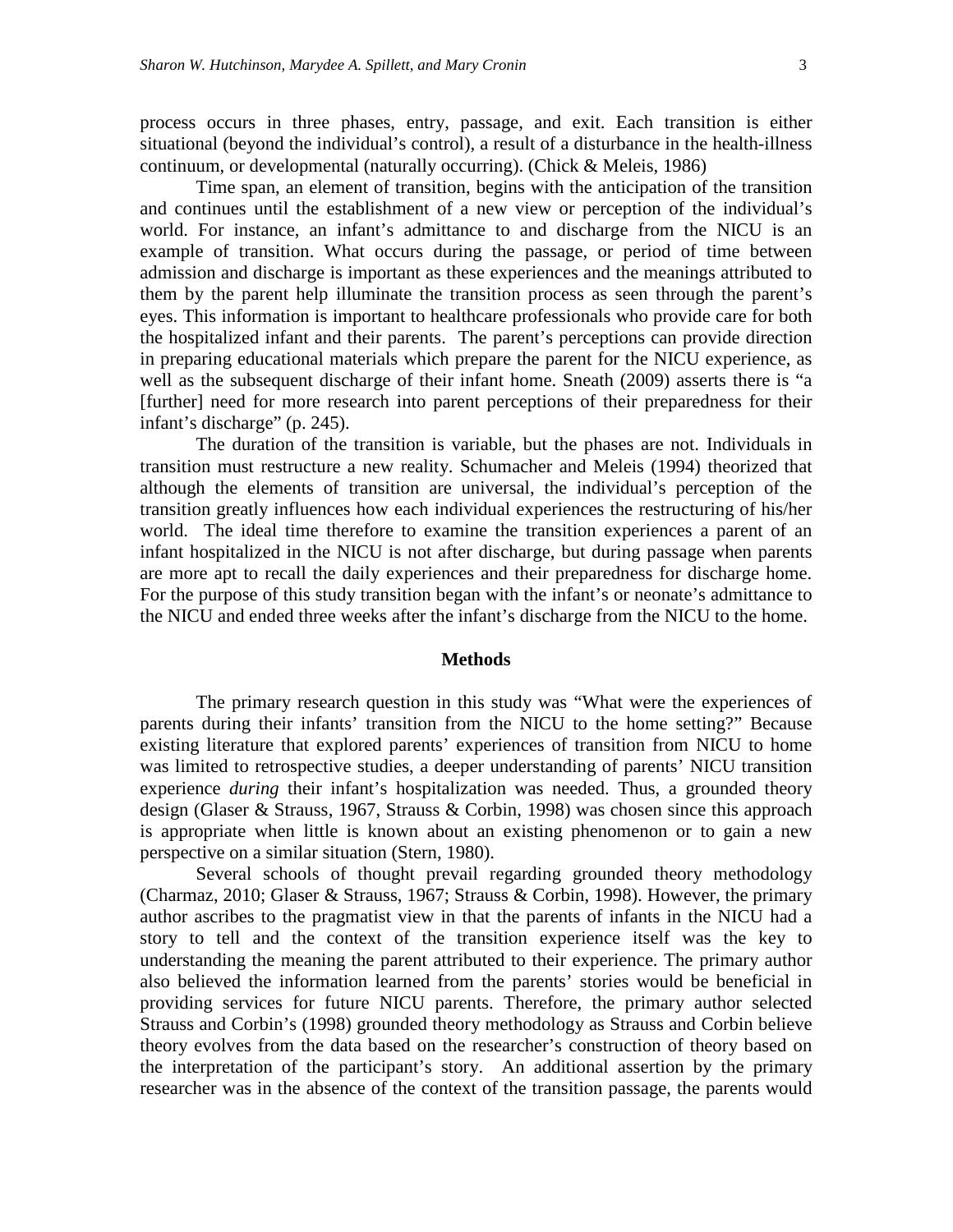lose some of their contextual experiences to time and the richness of their true experience would be marginalized (Munhall, 2007).

The impetus for this study grew out of the primary author's experience as a staff nurse on an Intermediate Care Nursery Unit, a hospital unit for premature and full-term infants who required more intensive health care than typical full term infants or less care than those admitted to the NICU. Part of the author's responsibilities included preparing parents for their infant's discharge to home. Discharge also included making a subsequent follow-up phone call to determine how well the infant and their parents had adjusted to being home. The questions parents asked were often surprising especially when the topic was covered in depth before the infants were sent home. Therefore, the primary author undertook this study to discover what could be done differently to enhance the parent's transition from hospital to home.

#### **Ethical Considerations**

Prior to gaining access to the hospitals, the study received approval from all participating hospitals and the University's Committee on the Use of Human Subjects. All participating hospitals required approval from the University's Human Subjects Committee before considering the study. In addition to approval, the hospitals required that the Director of Nursing and the NICU nurse managers received the research protocol and consent form. An in-service was also provided for the staff nurses who worked in the NICU. The hospital which employed the primary author was excluded to avoid bias and ethical considerations.

Three hospitals' NICUs (NICU-A, NICU-B, and NICU-C) were selected as sites for recruiting parents for the study. Hospital selection was based on existing hospital policy related to interviewing of parents whose infant was hospitalized. All NICUs were located within different geographical locations of a major southern metropolitan area One NICU was a regional facility and would yield parents with different experiences. The difference between the regional and non-regional facility was the regional facility did not have a labor and delivery unit and therefore mother and infant would be in separate facilities immediately following the delivery of their premature infant. As such, mothers would have to wait until their discharge prior to visiting their infants. Also, fathers would have to visit the mother in one facility and the infant at the regional facility. Gaining Access

The processes for gaining entry to the NICU and staff of the three facilities used in this study were similar but different. Prior to beginning the study the Director of Nursing gave approval and identified the NICU nurse manager as the contact person to access the staff. All hospitals required a copy of the University approved protocol and that monthly updates regarding enrollment of parent participants be provided to the NICU manager. The contact person oriented me to the NICU and introduced me to the staff nurses. Additionally, the nurse manager for NICU-A and NICU-B required that I do a formal staff in-service regarding the study's purpose and develop a "Nurses' Fact Sheet" so all nurses would be aware of my purpose and presence in the unit. However, the third facility (NICU-C) required that the primary investigator meet with the Director of Nursing Education first before meeting with the NICU nurse manager. The third facility did not require a formal presentation, but instead, the primary investigator placed the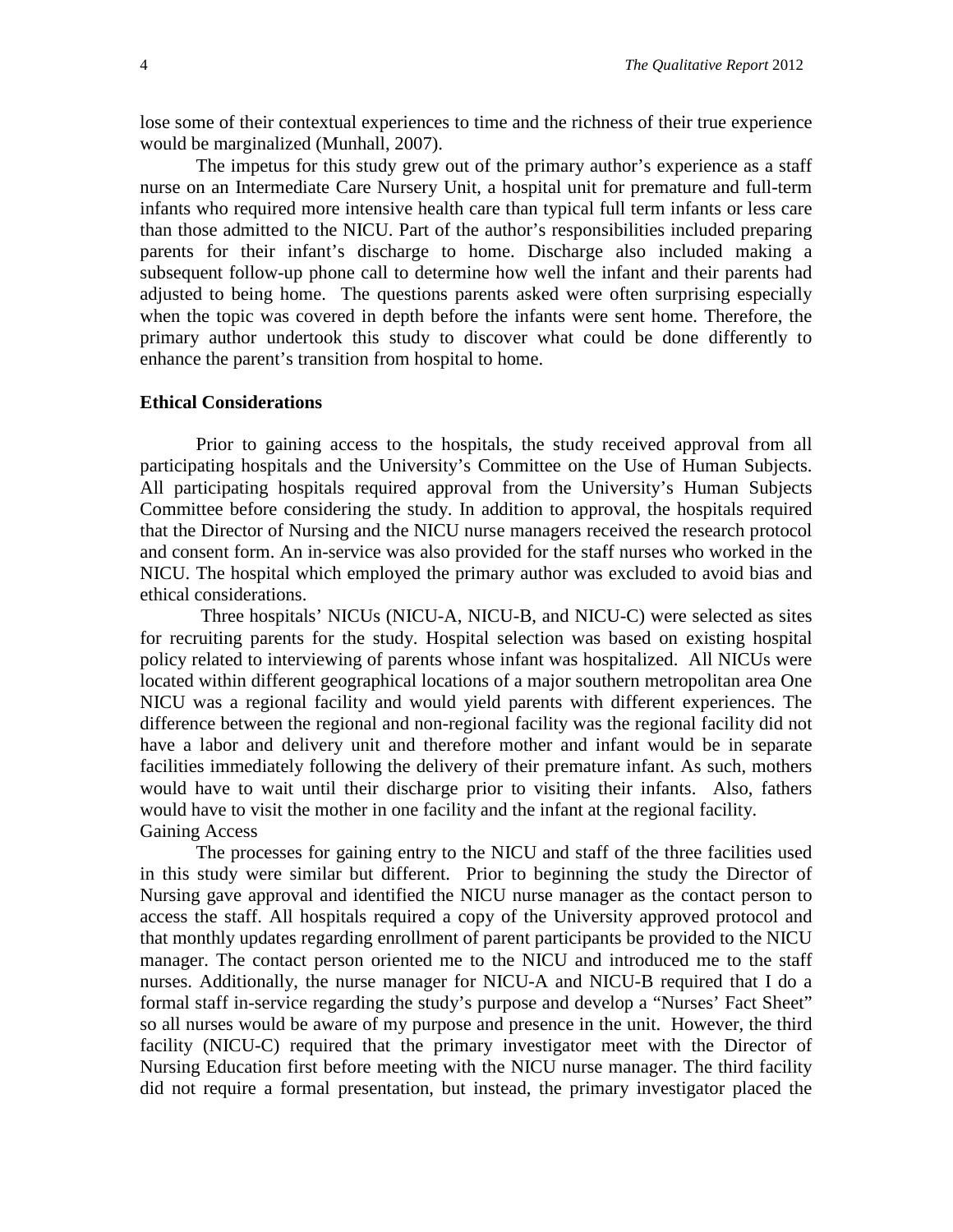"Nurses' Fact Sheet" in the NICU-C "Communication Book", the unit's primary means of communication.

#### **Informed Consent**

The consent form was read in its entirety for all parents who participated in the study. This measure addressed the possibility of enrolling a parent who may have had reading difficulties. Parent anonymity and confidentiality issues were discussed in the consent form. Furthermore, the parent understood participation was voluntary and they could stop participation in the study at any time without any repercussions. Once the parent consented to participate, the parent chose a pseudonym to identify them and their infant.

In addition to informed consent, process consenting was used to minimize harm to study participants. Process consenting provided "immediate renegotiation of the consent as circumstances changed or unexpected events occurred during the interview" (Kavanaugh & Ayers, 1998, p. 93). The use of process consenting provided the parents with an immediate form of therapeutic intervention and rest during the interview. Process consenting also allowed the participant to proceed with the interview at a pace that allowed topics to easily emerge. The primary author employed the following measures when parents displayed signs of emotional distress (e.g., crying, prolonged silence) during the interview:

- 1. Asked the participant if they were capable of continuing with the interview.
- 2. Took a break from the interview.
- 3. Stopped the interview, and resumed at a later date.
- 4. Referred the parent(s) to staff nurses for information or the need for social support services.

## **Recruitment**

Parents received notification of the study by means of a "Parent Notification" letter affixed to their infant's isolette, radiant heat warmer, or crib. The "Parent Notification" letter briefly stated the intent of the study and provided background information regarding the primary author including a number at which the primary author could be reached for further information. Posting of notification letters occurred on a weekly basis. Parents who were interested after the initial phone call made arrangements to meet with the primary author during their next visit to the NICU. At the initial meeting, informed consent was obtained, and parents chose a pseudonym for themselves and their infants

Recruitment of parents occurred in a similar manner for all NICUs. However, after six months of posting parent notification letters only three parents, (one couple and one mother) were enrolled. Brainstorming with the second author lead to a revision of the notification letter which informed potential participants that the primary author was a registered nurse who previously spoke with several other parents regarding their NICU experience this resulted in an increased response. Also NICU-A provided the primary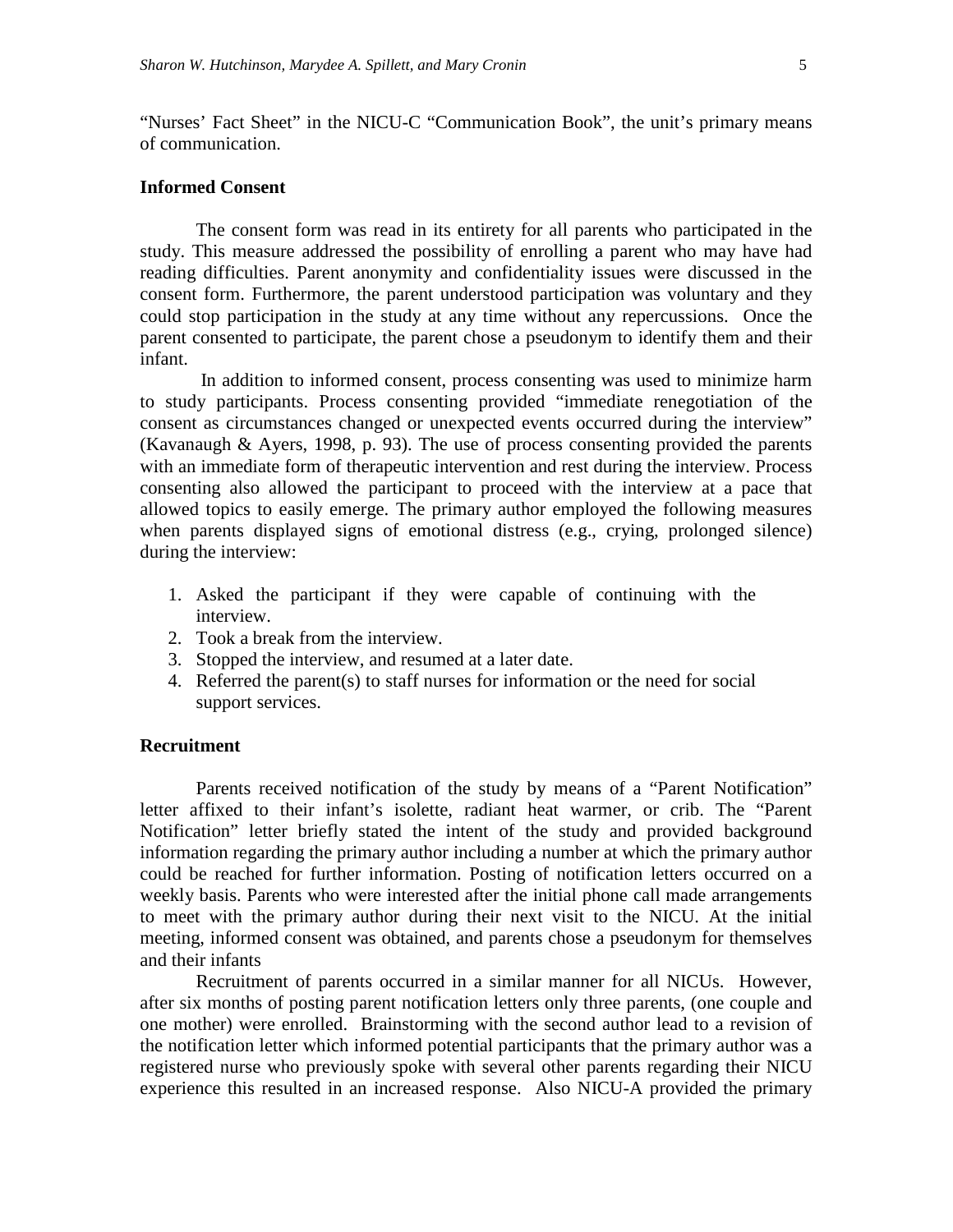author with hospital envelopes for the posting of the parent notification letters. This measure symbolized the official support of the hospital and could account for the greater number of participants being enrolled from NICU-A.

#### **Sample/Participants**

Twelve parents (nine mothers and three fathers) participated in the study over a 10-month period. Six of the parents were Caucasian, four were African-American, and one was Hispanic, and one Italian. The three fathers included were spouses of the mothers. The age of the parents ranged from 19 to 41 years. The parents were from diverse racial and educational backgrounds with the majority of the parents being Caucasian  $(n = 6)$  and primary educational background was a high school diploma. Two of the parents had more than one infant in the NICU (see Table 1).

| Ethnicity  | <b>NICU</b>   | Age | No. Of<br>infants in<br>the NICU | Marital<br><b>Status</b> | Education       |
|------------|---------------|-----|----------------------------------|--------------------------|-----------------|
| Caucasian  | A             | 41  | 1                                | married                  | 4-yr college    |
| Caucasian  | A             | 42  |                                  | married                  | 4-yr college    |
| Caucasian  | A             | -   | 2                                | married                  | 4-yr college    |
| Caucasian  | A             | 19  | 1                                | married                  | high school     |
| Italian    | A             | 21  |                                  | married                  | high school     |
| Hispanic   | A             | 28  | $\mathbf{1}$                     | married                  | graduate school |
| Caucasian  | A             | 38  | $\mathbf{1}$                     | married                  | 4-yr college    |
| African-Am | B             | 25  | $\mathbf{1}$                     | single                   | some college    |
| African-Am | B             | 23  | 3                                | single                   | high school     |
| African-Am | $\mathcal{C}$ | 28  | $\mathbf{1}$                     | married                  | high school     |
| African-Am | $\mathbf C$   | 29  |                                  | married                  | high school     |
| Caucasian  | $\mathcal{C}$ | 20  | 1                                | single                   | high school     |

Table 1. *Parents' Demographics*

### **Data Collection**

Data collection occurred through interviews and field notes over a 10-month period.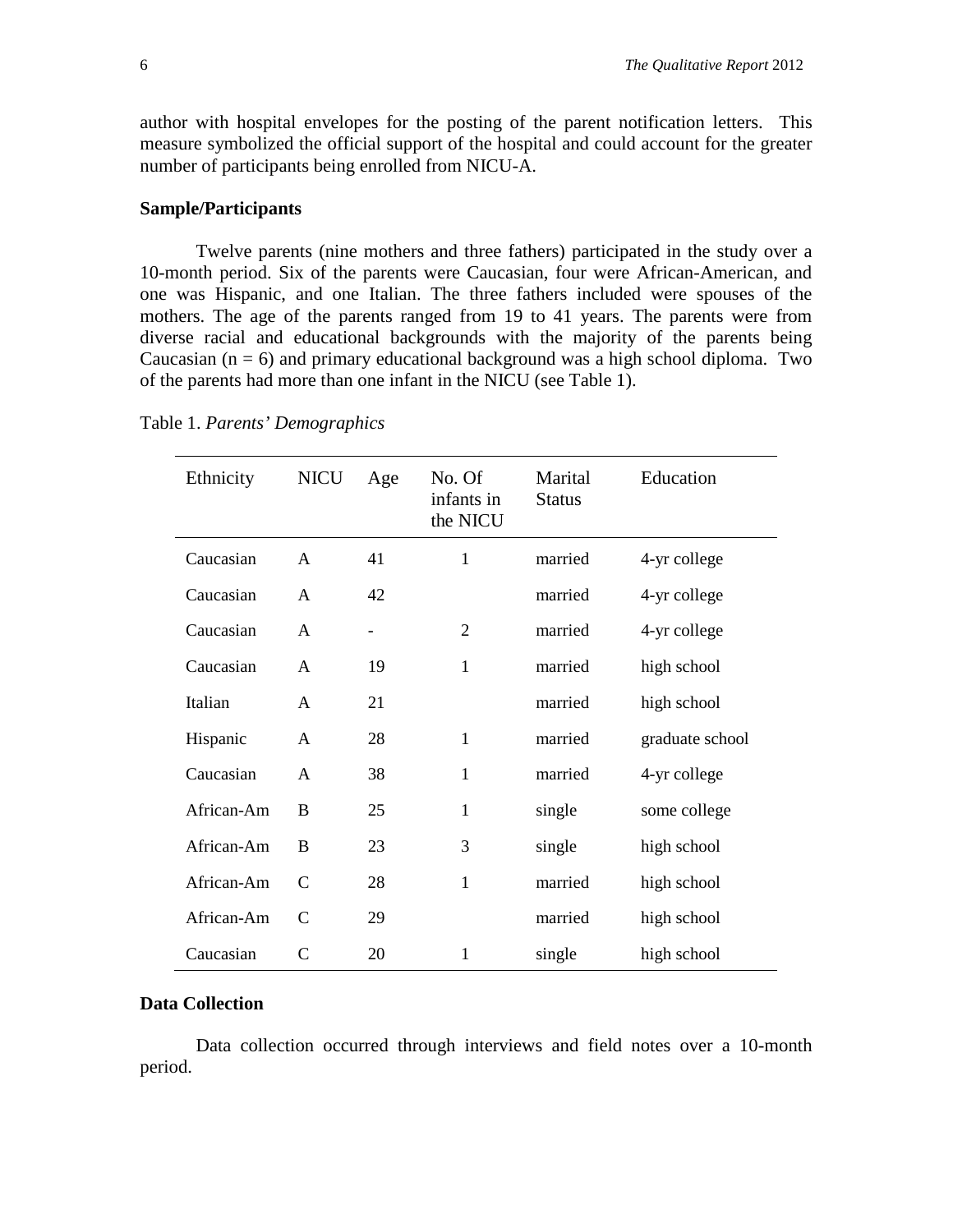**Interviews.** The number and duration of the parents' interviews depended on the parents' willingness to talk and the length of the infants' hospitalization. The number of interviews ranged from one to nine interviews per infant family with the average interview time of 45 minutes. Two mothers participated in only one interview due to the infants' transfer to another facility or difficulty in coordinating meeting times. Each of their interviews was 30 minutes in duration. Each interview was transcribed and analyzed before the next interview enabling the primary author to explore relevant concepts in later interviews. Saturation was achieved when variation in data themes were understood and no new themes occurred.

The interview consisted of open-ended questions designed to elicit the parents' personal experiences. The interview began with the following statement: "Tell me the story of how your baby came to be in the NICU." Parents answered follow-up questions based on responses to preceding questions and prior interviews. Follow-up questions permitted further exploration of the parents' experiences during their infants' transition. Examples of follow-up questions were:

"Who else is going through this experience with you?" "Tell me about your relationship with the NICU staff." "How do you feel about your baby remaining in the NICU after you were

discharged from the hospital?"

"What has happened to you since your baby came home from the hospital?"

Field notes. As previously stated, the primary author recorded field notes regarding the NICU environment including physical layout, and the parents' non-verbal behaviors during the interviews, staff interactions, and parent-infant interactions. Field notes consisted of observations of the settings in which the interviews occurred, memos regarding parents' non-verbal behaviors, nurse-parent interactions, interactions between NICU staff members, and the daily routines. Initial observations of the NICU daily routine occurred one week before the enrollment of participants. The goals for the initial observations were: (a) To establish a relationship with the staff and key nurse liaisons; and (b) To gather concrete data related to the physical layout of the unit, staffing schedules (change of the nursing staff shift), doctors' rounds, and patient care routines. These observations occurred over a five to seven day period, including weekend days. The observations occurred between the hours of 8:00 am – 8:00 pm. Further observations of the unit's activities occurred weekly during the posting of the parent notification letters, or at the end of a parent's interview. Field notes also included memos about the primary author's feelings, drawings of the NICU settings, and descriptions of observations made as the participants interacted in the NICU.

**Data analysis.** Analysis of data occurred through the use of the constant comparative method of data analysis (Strauss & Corbin, 1998). This method involved analyzing each interview and field notes for recurrent themes and codes prior to the next interview and comparing newly obtained data to codes identified from the previous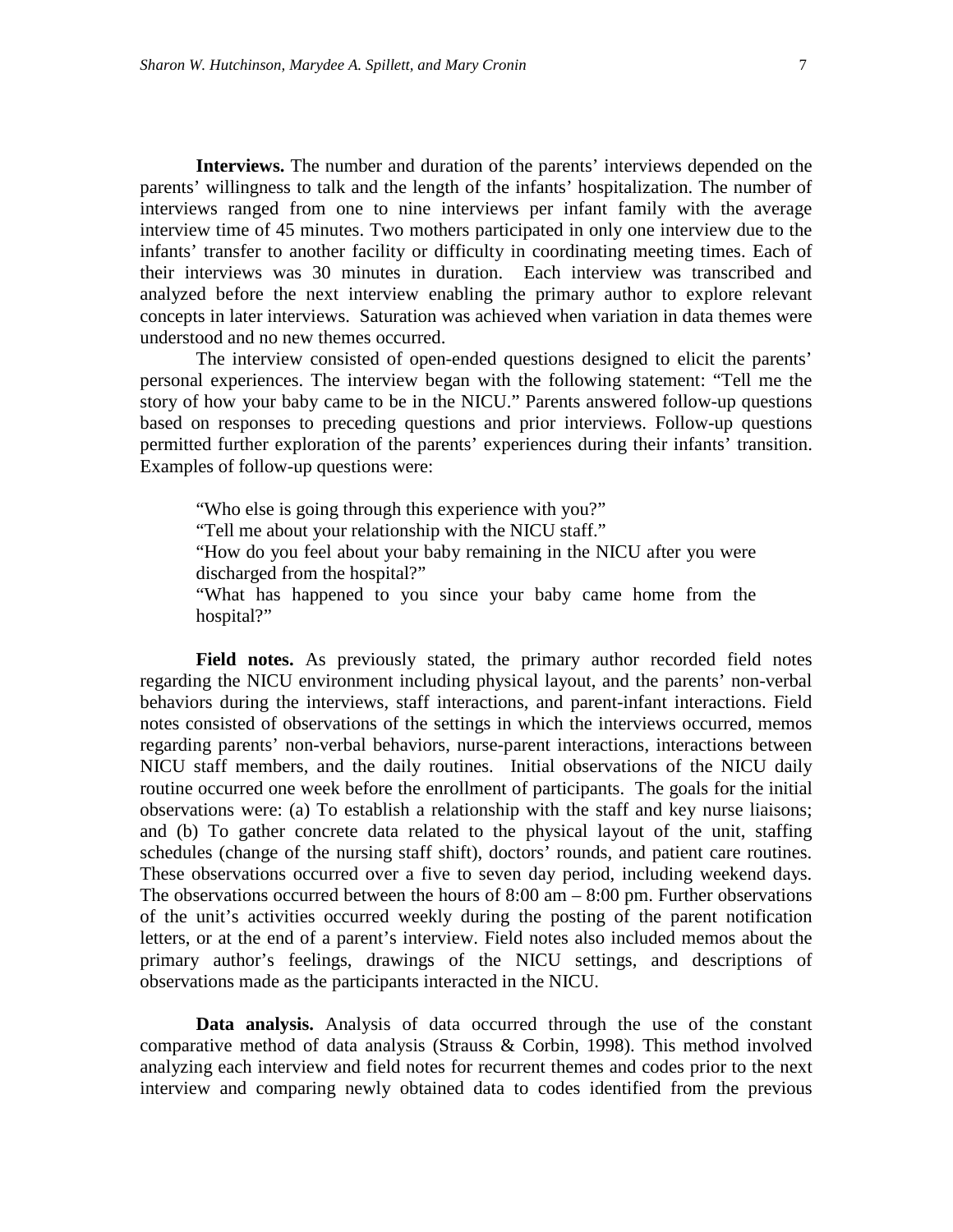interview transcriptions. The primary author transcribed audio tapes the same day of the interview after leaving the NICU. Missed probes and unclear statements were addressed at follow-up interviews. This process generated primary codes and subcategories for both the NICU settings and the parents' experiences. Primary categories for the NICU setting addressed the physical features of the NICU and the NICU's policy regarding visitation, boarding, and the healthcare providers who provided care.

Analysis of interviews began with the enrollment of the first two parents, a mom and dad for the same infant. Initial categories generated from open coding of the parents' transcripts for the parents' experiences were emotions, events, and staff interactions. The two primary parent experience codes (emotions and events) were later subdivided into six subcategories with even further division. Subcategories generated for emotions were: concern, joy, and guilt, lack of control, emptiness, and spirituality. Subcategories generated for the category events were: premature birth, NICU Admit, health status, parenting activities, discharge, support, readmission, and death.

These categories and subcategories were then placed within an event flow diagram and time-ordered meta-matrix for each parent to discover when the parent's experiences occurred. The event flow diagram provided the authors with a better understanding of the process of each parent's experience (Miles & Huberman, 1994). Meta-matrices helped identify recurring patterns and themes across all parent experiences. Time-ordered matrices developed for each parent showed events listed chronologically and how parents, infant, staff, and hospital policy related to the emotions and events as they occurred. The time-ordered matrixes also provided the authors with an understanding of the flow and connection of events (Miles & Huberman, 1994). Through the time-ordered matrixes the primary and second author identified that each parent experienced the early or premature onset of becoming a parent to the infant hospitalized in the NICU, a feeling of incompleteness due to not being able to hold their infant, a time of greater involvement or participation in the care of their infant, and an end or completion of their infant being hospitalized in the NICU.

Thematic analysis and theory development originally led to the development of the theory of maternal absence since it appeared that the mothers were having difficulty associated with being separated from their infants. However, this preliminary theory did not explain the father's experiences. Data collection and analysis continued and it appeared the theory evolving was the theory of *parental completion.* Further theoretical sampling and discussion with the other authors resulted in the theory being appropriately labeled the *Model of Parental Progression* which was more reflective of the data and the movement of time*.* This progression from onset to completion occurred in four distant phases, which permitted the categorizing of emotions and events experienced by parents during the transition process. Progression of events were in the forward direction, followed the same sequence, but not the same length of time. Though different experiences occurred within each phase, overlapping did occur. The phases were Premature Parental Onset signaled by birth of the premature infant and admittance to the NICU; Parental Incompleteness characterized by not being able to bond or hold the infant; Parental Involvement began with being able to touch and hold the infant, and Parental Completion, the infant's discharge from NICU to home.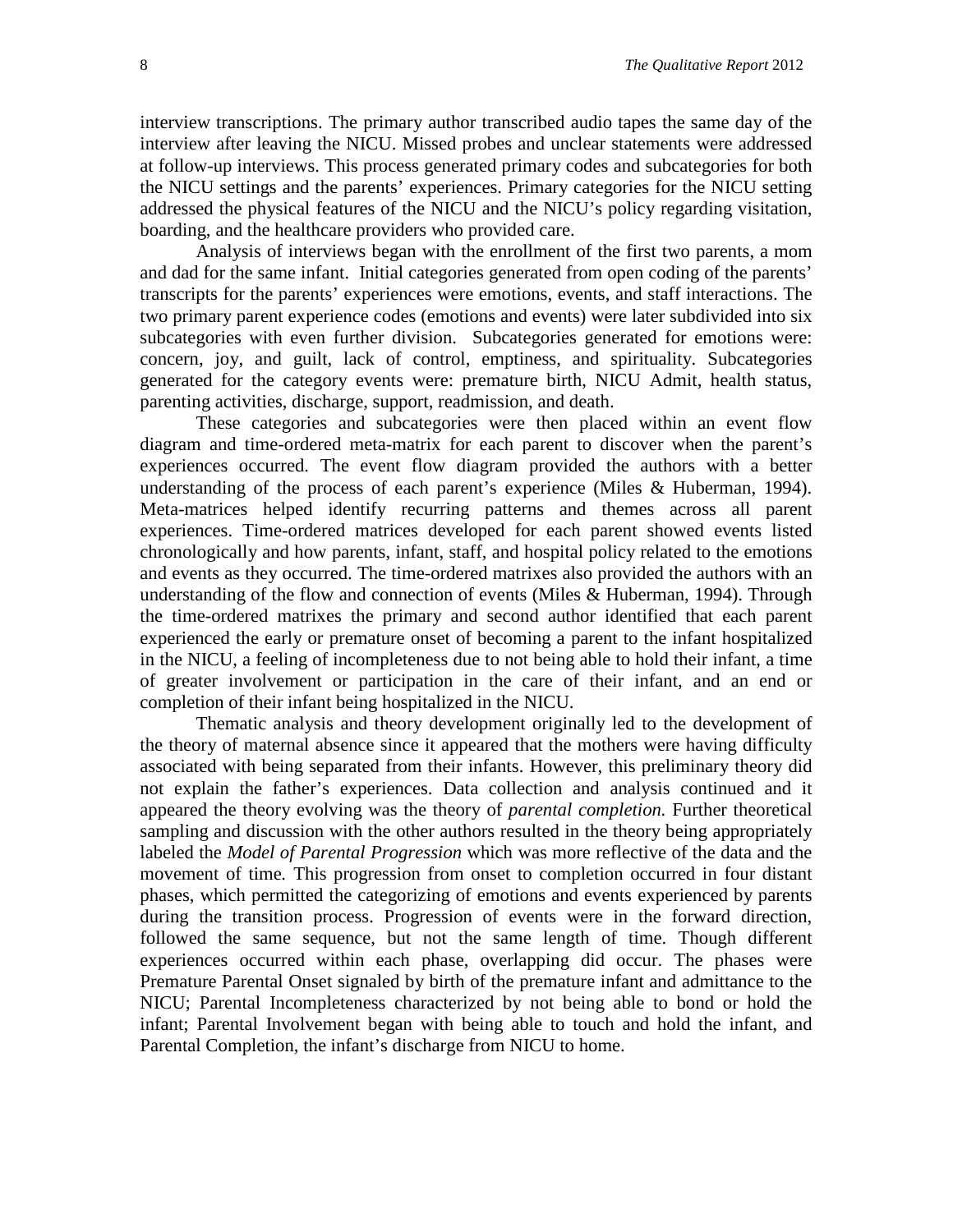**Validity and reliability/rigor.** This study addressed validity based on Maxwell's (1996) framework of descriptive, interpretive, and theoretical validity in qualitative research. The methods used were as follows: (a) audio taped all interviews along with simultaneous note taking during the interviews, (b) transcribed all audiotapes and replayed the tapes once for accuracy, (c) read all transcripts for inconsistencies and then clarified with the audiotape, and (d) maintained handwritten field notes on the observations of the staff, the parent's interactions with their infants, and the NICU settings.

Member checks confirmed whether or not interpretations of parents' statements were accurate. Parents had the opportunity to review their transcripts at the next visit to the NICU. The final transcript was mailed to the address provided. Six of the parents responded and mailed back their corrections of their stories which consisted mainly of missing birth weights and date of births. The parents who did not respond had either moved and left no forwarding address (one parent), or simply did not respond (the remaining five). A single attempt at follow-up did not yield any response. Descriptions of the characteristics of all three NICUs were mailed to each unit manager or supervisor for verification. The only corrections made were the number of staff nurses employed and the number of NICU patient beds.

The use of peer review process helped allay possible biases interjected unknowingly by the primary author during analysis. Three doctoral candidates (one nursing and two special education candidates) familiar with qualitative data analysis coded five excerpts from five different parent participants' transcripts. Peer reviewers had no prior knowledge of existing codes, and they did not communicate with each other during the peer review process. Each peer reviewer's identified codes were then compared to other peer reviewers' codes and codes previously identified by the primary author. All peer reviewers identified the "I am not a mom" or "I am not a parent" theme.

#### **Results**

*What were the experiences of parents during their infants' transition from the NICU to the home setting?* The experiences of the parents in this study occurred in one of four phases which describe how the parent proceeds through the transition from having an infant admitted to the NICU until the infant's discharge home.

#### **Phase I - Premature Parental Onset**

The mothers' premature birth event signaled the onset of the NICU transition experience for both the infant and their parents. Eleven of the parents had infants delivered prematurely. These parents experienced fear, hysteria, awe, emptiness, spiritual change, and a concern about death. For instance, Mrs. B., a 38-year-old first-time mother, described the onset of her transition experience: "Even though I knew that my water bag had broken, I wasn't prepared for them to tell me [I would deliver]. I was just scared to death. I was just in tears. I asked, can't you stitch me up? It's too early. I want to go home."

The infant's or mother's health status determined whether or not the parents could hold their infants in the delivery room. Only three of the parent participants held their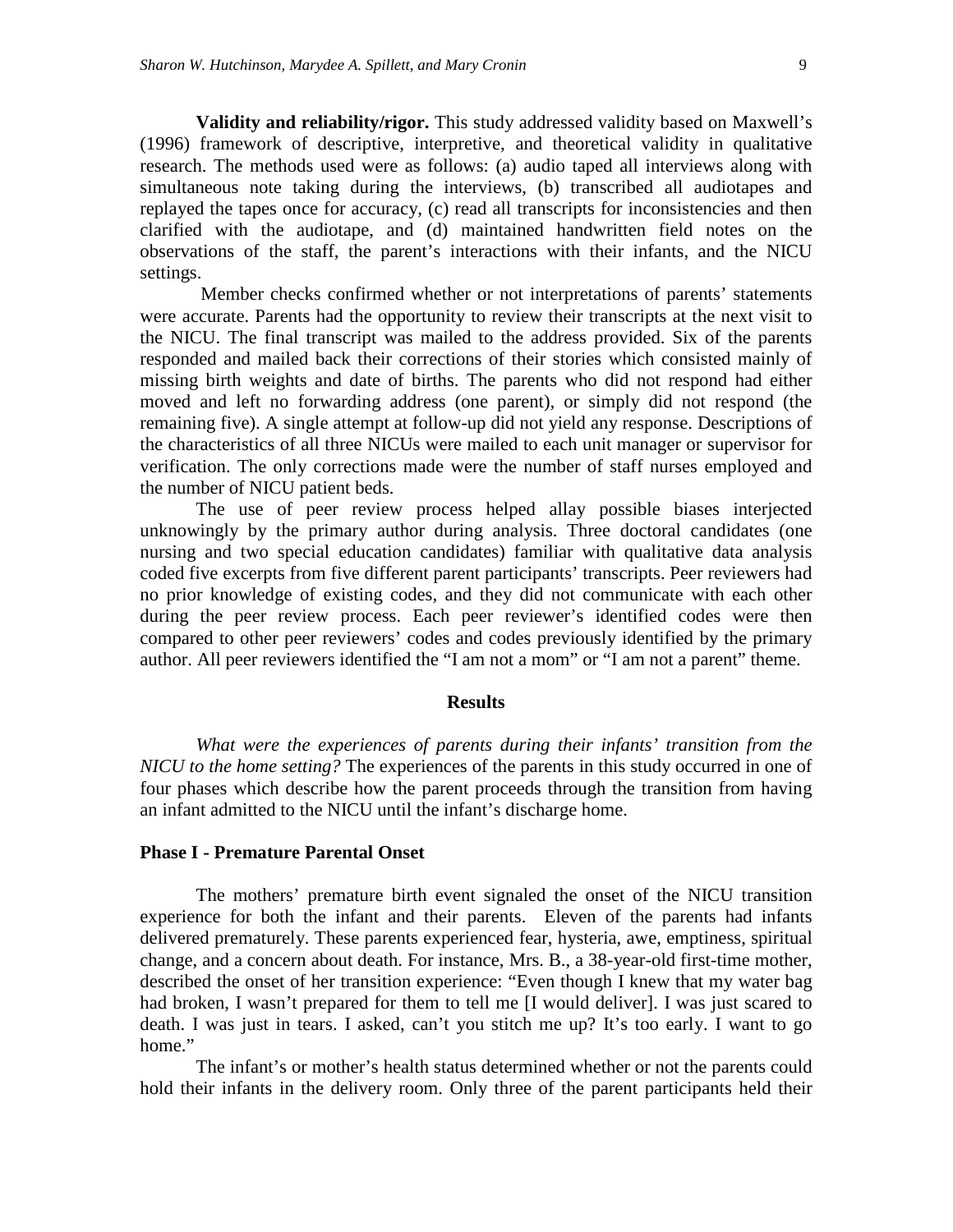infants while in delivery room. For those parents who did not hold their infants, the absence of bonding generated much concern. One mother stated, "I only got to kiss his lil' forehead...." and began crying before she completed her sentence. Another mother who did not bond at delivery voiced concern as to whether the infant would know her. She noted, "They had taken my baby away. My husband was concerned I wasn't going to be close to her. The nurse took a Polaroid picture. I felt empty. There's no baby, just me" (see Table 2).

Information provided to parents by healthcare professionals during the Parental Onset phase also produced consequences such as concern for the infant's development and death. "They [healthcare professionals] went through the whole scenario. They assured me my baby would survive. I don't want a survival! You know you have high hopes and dreams for your child. Everybody does, I don't want a survival baby." While another mother's experience caused her to wonder if her baby "was going to survive."

#### **Phase II - Parental Incompleteness**

Parental Incompleteness involved the parent's first visit to the NICU, the parent's inability to hold his/her infant because of the infant's health status, the mother's discharge home without the infant, and staff interactions. These influencing factors resulted in the majority of parents having the revelation that their infant's survival was the result of God's intervention. A source of concern for the majority of parents was the initial visit to the NICU. During the initial visit, parents learned that their infant's health status would determine whether or not the parents could hold their infant. Ten of the parents who visited the NICU for the first time could not hold their infant. This experience created a hardship for most. The parents' reflections follow:

Mrs. R. "I had headaches for two days [after the visit]. They were hooked up to so much stuff. I just couldn't take it. So much tension, I was in pain." Mrs. A., "I didn't look at the monitors. I just looked at my baby. I guess they [nurses] explained it to me."Ms. S. reflected "It was hard sitting there and not being able to hold him. [You wonder] are they [the nurses] taking care of him?"

Another difficult experience for the parents was the mother's discharge home without the infant. It is this experience that produced the feelings of "not being a parent." The five mothers and one father who verbalized these feelings also felt guilty and depressed. Mrs. A. stated, "I told my husband, I shouldn't be congratulated. I didn't feel like a mom... going home without them [twins]." Mr. H. felt similarly, "I wondered, will she blame me for leaving her [his infant daughter in the NICU]? I haven't had a chance to be a dad yet."

Ms. J., the one parent who had a full-term infant and subsequent rooming-in experience after the birth of her infant, did not have this experience. At Ms. J. 's discharge from the hospital, her infant accompanied her home, but was readmitted to the hospital after being home two days. Her first visit to the NICU evoked feelings of hopelessness and helplessness. She stated, "I just felt helpless. I couldn't do anything. Hopeless and helpless, that's what I felt. I never felt like I wasn't a mom" (see Table 2).

#### **Phase III - Parental Involvement**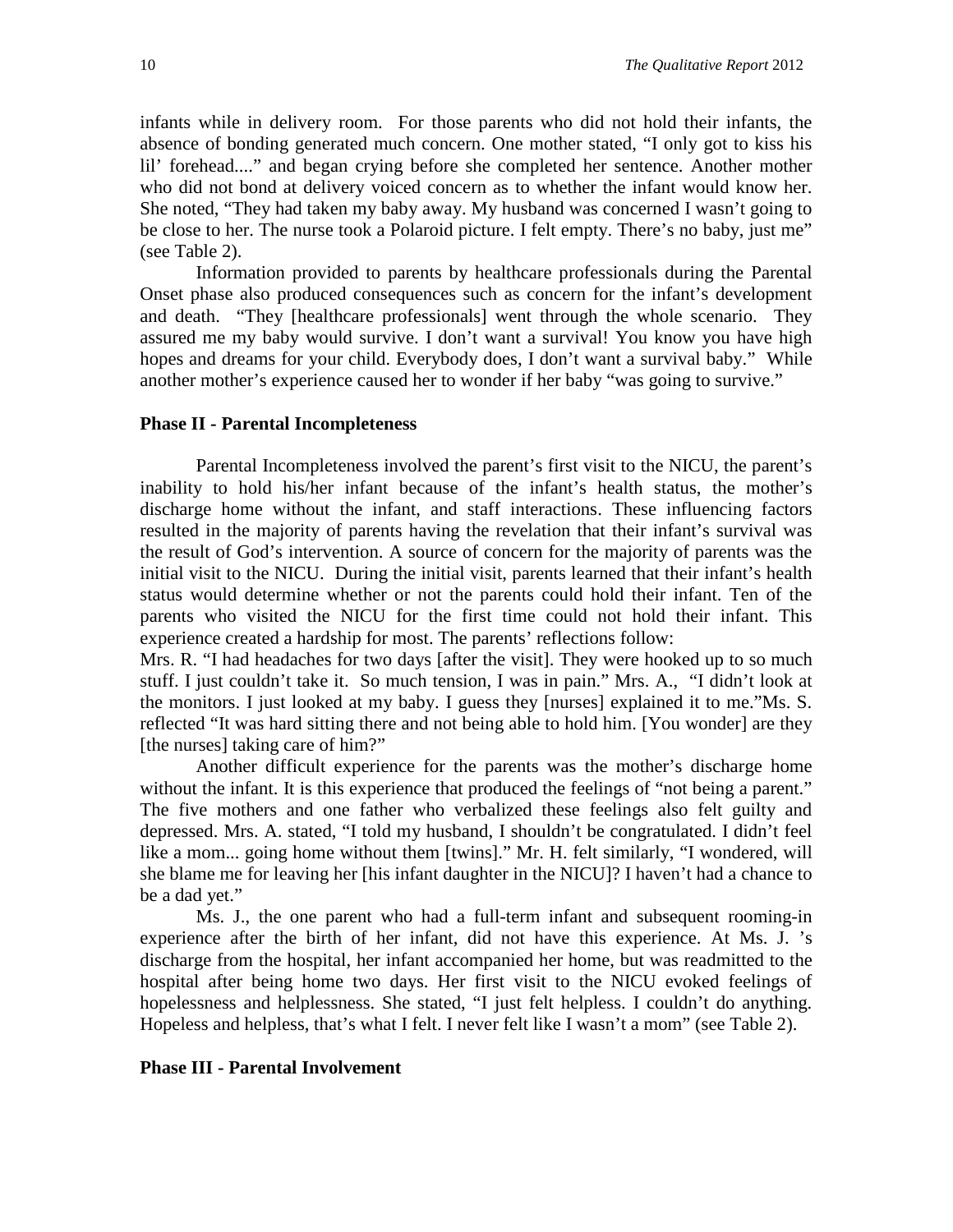Parental Involvement was the phase with the most parent-infant interaction. Characteristics of this phase consisted of the parents' increased involvement in their infant's care, setbacks in the infant's health status, and the restricted parent visitation. These influencing events produced emotions of ambivalence, nervousness, fear, joy, and lack of control.

Table 2. *Influencing Factors (Events) and Consequences (Emotions) during the Phases of Parental Progression*

| Events                                  | Emotions                                                    |  |  |
|-----------------------------------------|-------------------------------------------------------------|--|--|
|                                         |                                                             |  |  |
| <b>Phase I Premature Parental Onset</b> |                                                             |  |  |
| Birthing experience                     | Fear, hysteria, awe, uncertainty, spiritual<br>change       |  |  |
| <b>Health status</b>                    | Concern about death                                         |  |  |
| <b>Phase II Parental Incompleteness</b> |                                                             |  |  |
| Lack of Bonding                         | Emptiness                                                   |  |  |
| First NICU visit                        | Surprise, upset, reference to God                           |  |  |
| Couldn't hold infant                    | Sadness, upset, guilt, disappointment                       |  |  |
| Mom discharged without infant           | I'm not a mom or dad, sadness                               |  |  |
| <b>Phase III Involvement</b>            |                                                             |  |  |
| Holding infant for first time           | Ambivalence, nervous, joy                                   |  |  |
| <b>NICU Visitation policy</b>           | Anger, lack of control, frustration                         |  |  |
| Parenting                               | Fatigue/insomnia                                            |  |  |
| Health status setbacks                  | Devastation, concern                                        |  |  |
| <b>Phase IV Completion</b>              |                                                             |  |  |
| Rooming-in                              | Surprise                                                    |  |  |
| Discharge                               | Joy, surprise                                               |  |  |
| Being home                              | I'm a parent, fatigue, immobility, change in<br>social life |  |  |

As the infant's health stabilized, parents held their infants for the first time. This was a joyous experience for most parents. Mr. L. recalled their first experience with holding their infant: "We held the baby in our arms for the first time after he had been off the ventilator. [My wife] looked up at me and said I can't see the baby. She had so many tears in her eyes." Ms. S., on the other hand, was fearful: "I thought, [what] if I were to make the wrong move, I would seriously hurt him." The more stable the infant's health status, the more parents participated in their infant's care. However, the progression was not always smooth.

Some infants had setbacks or regressions in their health status. For example, one infant had begun oral feedings, only to have those feedings stopped because of gastric problems. One parent whose infant developed a pulmonary hemorrhage recalled, "Dr. M.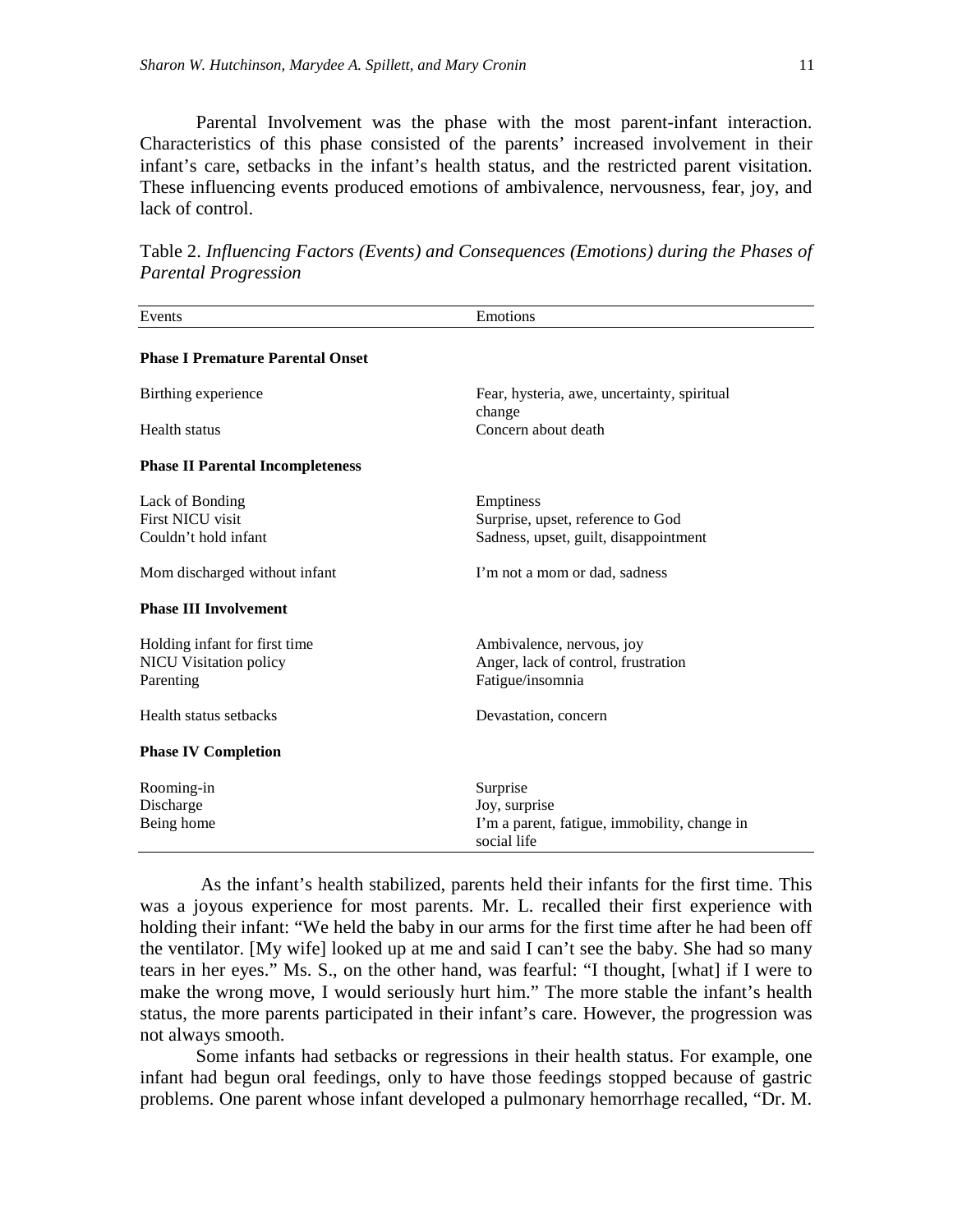called us and told us about it and said, you do realize that if this occurs again, she could die, which was [a]devastating [statement to make] to us."

The NICU visitation policy also produced events that created emotional consequences for the parents. Two of the NICUs had restrictive visitation policies. Parents were allowed to visit with their infants only during certain hours and only if there were no other complications, such as a new admit or another infant's sudden change in health status. This restrictive visitation policy resulted in parents' limited interactions with their infants. For instance, Mrs. A. stated, "I just told my husband it sucked! I can't see my babies when I want to. I had no control."

The NICU that had a flexible visitation policy allowed parents to visit their infants at any time. Ms. Sam's following statement summarized the parents' feelings regarding visitation: "I'm always here, holding him, feeding him, rocking him, changing his diaper. There's no chance of me not feeling like a mom" (see Table 2).

### **Phase IV - Parental Completion**

Parental Completion was the final phase of the parents' transition experience. In Phase IV, parents or mothers roomed-in with their infants, the infants were discharged from NICU to home, and parents reestablished their home routines and acquired community services for their infants. In some instances, infants were readmitted to the hospital, and unfortunately in one instance, an infant died. These events produced joy, fatigue, frustration, and fear.

For instance, those parents who experienced rooming-in felt they were not prepared to room-in. Ms. A. recalled the discharge of one of her twins: "We knew we'd bring one home before the other, but we weren't ready. We had to go get things ready, and that's when those emotions came in--excited, nervous, sad." Mrs. B. objected to the lack of advance notice. She reported, "[About] 12 o'clock noon, [the nurse] said, you have to room-in tonight. And I said, No. We can't. We are not prepared. We are not doing it [rooming-in]. It's too hectic." Other mothers also complained about the lack of notification regarding the actual date of their infant's discharge. One mother was at the hair salon, and a family member was informed of her infant's discharge.

Even Ms. J., who did not have a premature infant in the NICU, had a similar experience at discharge. She thought the actual date was a week later, and reminded the NICU staff nurse that she was supposed to room-in.

Once home with their infants, parents expressed "feeling like a mom" or "feeling like a dad." Parents established routines for caring for their infants and their home lives, identifying when to sleep or how to make arrangements for "an evening out." Mrs. A., the mother of twins, had mixed feelings. She stated, "I felt like I had to split my whole being in half. Like I had to be one mom here [referring to hospitalized twin] and one mom at home [referring to discharged twin]. I feel like a mom more [with discharged twin] because I'm having an everyday routine at home with her [discharged twin].

Establishing home routines also included adjusting to a home cardiac monitor

that parents indicated limited their infant's mobility. Parents described the difficulty associated with moving an infant from place to place with a cardiac monitor. Mrs. B. stated, "Just to pick him up and move into another room is more difficult. You tend not to hold him as much, unless you are just sitting down for a long period of time."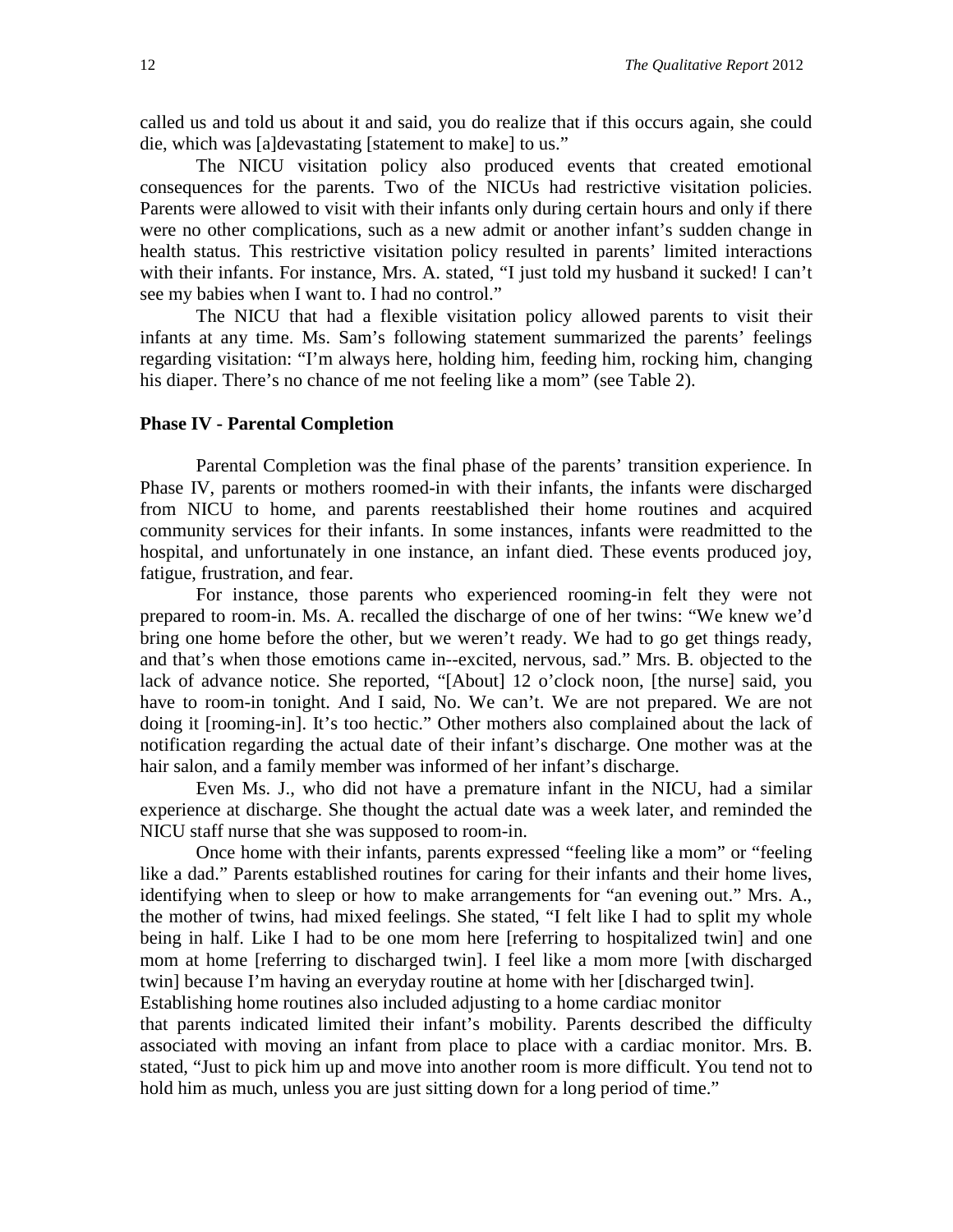Parents also experienced the frustration associated with not being able to locate needed medication and the fear associated with the infant's readmission. Mrs. J. experienced frustration in locating a pharmacy to fill her infant's prescription. She stated, "I couldn't get her Catapril at the drugstore [rural community]. I called back to the hospital and they couldn't help. My baby needs her medicine. I had to drive 15miles [each way] to get her medicine (see Table 2)."

The Model of Parental Progression depicts how the parents of infants discharged from an NICU proceed through their infants' transition from the NICU to home. The core variable identified was "becoming a parent". The variable was not gender specific as both the mothers and one father identified with "becoming a parent". As illustrated in Figure 1, the four phases of transition--Premature Parental Onset, Parental Incompleteness, Parental Involvement, and Parental Completion--overlap. Within each phase, there were influencing factors or events that explained the parents' resultant consequences (emotions). The horizontal line representing emotions extends the length of all four phases with downward arrows representing the impact of the influencing events on the emotional consequences which also extends throughout the four phases and is represented by the lower horizontal line. The phase with the most parent-infant interaction, Parental Involvement, is signified by the larger size of the third overlapping circle. In moving through this experience, parents proceeded from not feeling like a parent while separated from their infants to being a parent once the infants were home (see Figure 1).

#### **Discussion**

A limitation of this study is that the Model of Parental Progression is applicable only to the parents of infants discharged from an NICU who transition from the NICU to home. The study is also limited by the small number of participants. A third limitation was the limited number of interviews by two of the mothers and only one father consented to participate in the study. Notwithstanding the limitations of the study, the findings provide important insights into parents' experiences during their infants' transition from the NICU to home.

#### **Phase I - Premature Parental Onset**

This study found the major events which occurred in the Premature Parental Onset Phase were the mothers' premature birth event and the ability to hold or not to hold their infants immediately after birth. Shin and White-Traut (2007) found similar findings in their study which employed "Rodgers' evolutionary method and Schwartz-Bartcott & Kim's Hybrid method" (p. 95) for their concept analysis of transition in Korean mothers of NICU infants. What Shin and White-Traut found was the unexpected outcome of pregnancy and mother-infant separation were antecedents to transition. In the context of Shin and White-Traut's study, the mothers in this study premature birth event and their ability or inability to hold their infants served as the antecedents to the parents not "feeling as though they were a parent" of the premature infant.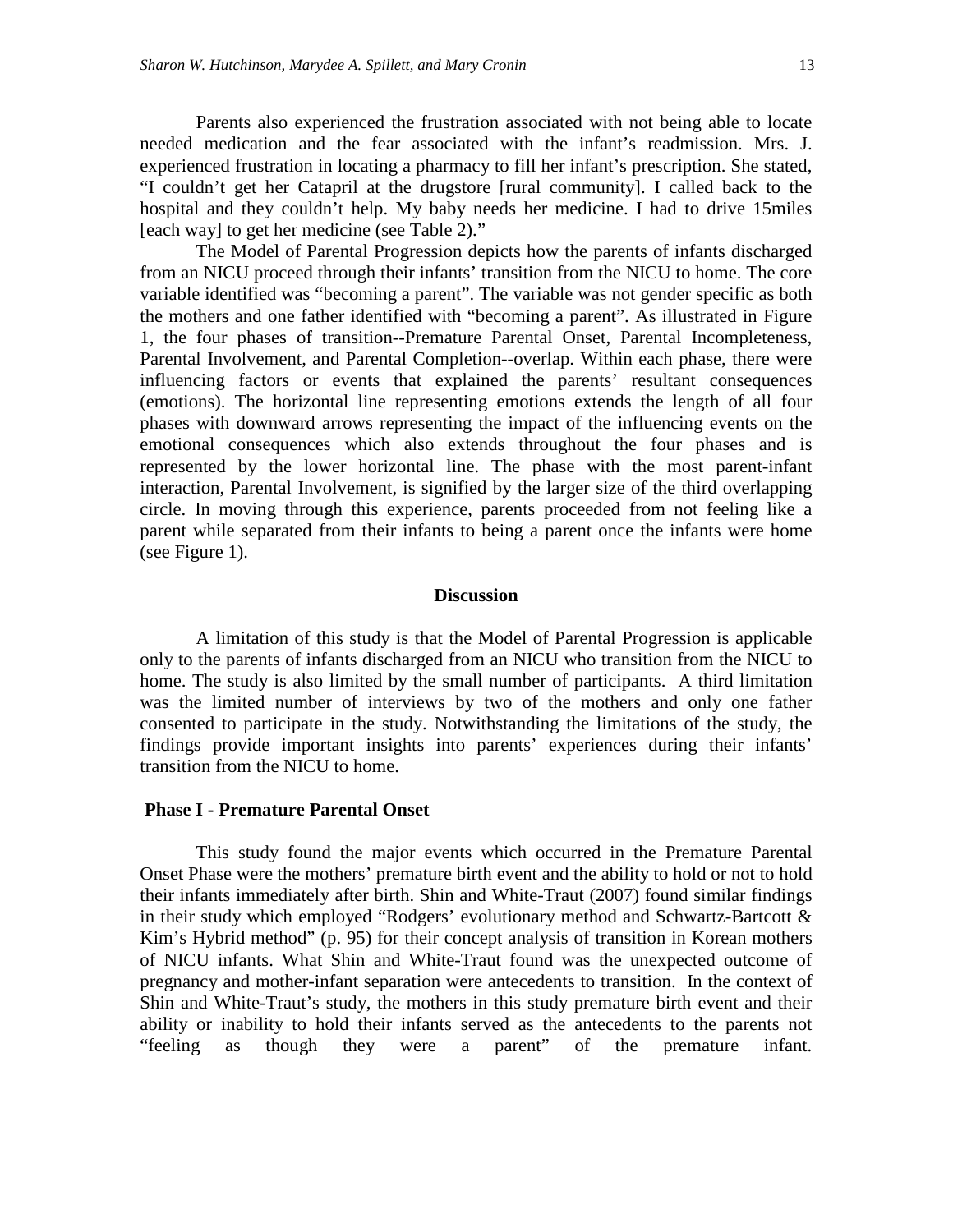

Figure 1. *The Model of Parental Progression's*

Four phases: Premature Parental Onset, Parental Incompleteness, Parental Involvement, and Parental Completion. Influencing factors (events) and subsequent consequences (emotions) help parents transition from not feeling like a parent to I'm a parent.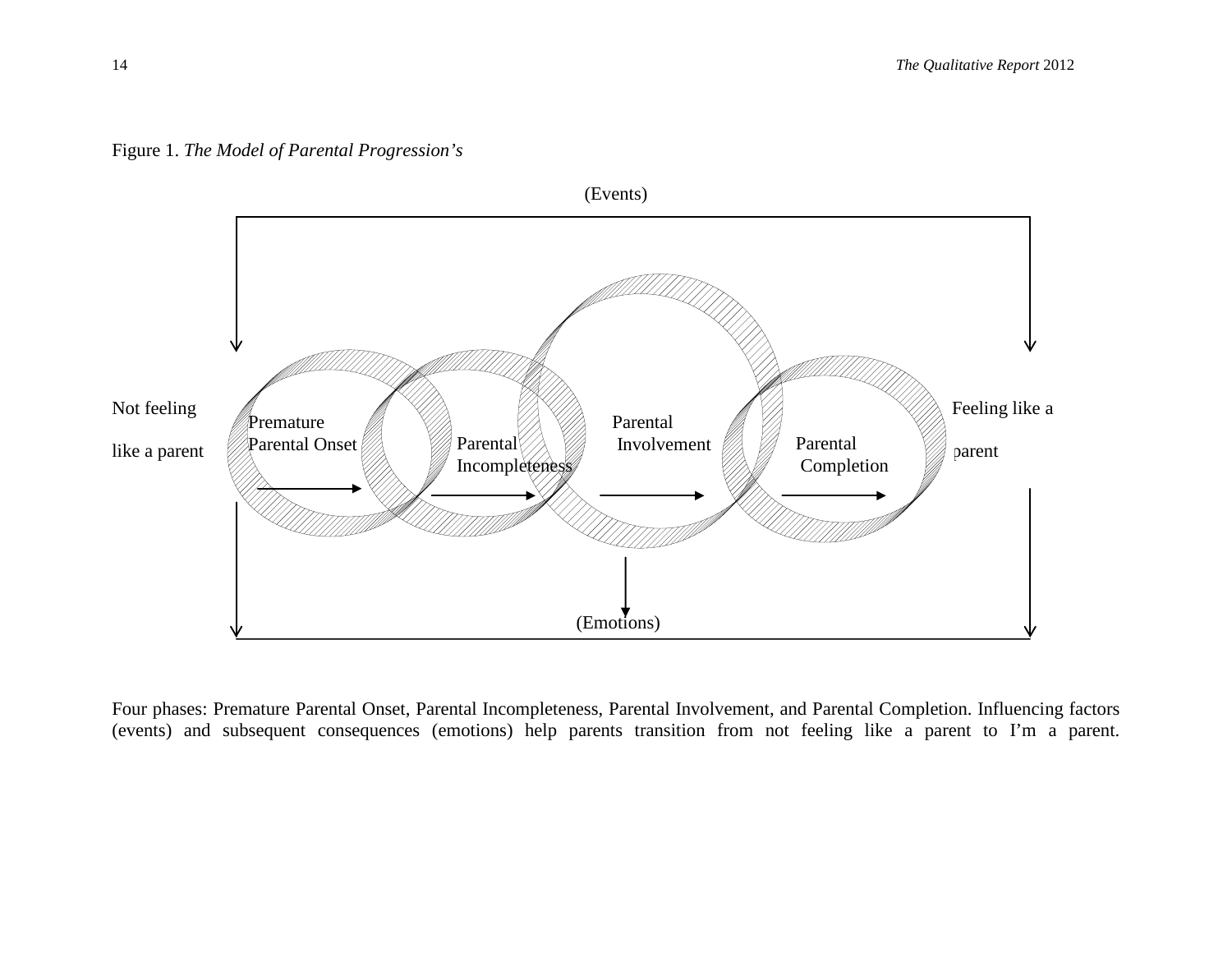Mothers from both this study and Shin and White-Traut (2007) began to transition with their infants from the NICU to home, but the mothers in this study also transitioned from not feeling like a parent to being a parent. The unexpected premature birth is also supported by Jackson, Ternestedt and Schollin's (2003) study which described parents of infants hospitalized in NICUs experiences of parenthood during the infants' first 18 months of life.

McCubbin (1999) suggests a premature birth experience is an "off time" event. The off-time event occurs at the beginning of the transition experience and creates disorganization and confusion as the parents began to deal with the unexpected changes. Powell and Wilson (2000) found that parents described having experiences of wanting to see their babies, as the birth experience did not seem real. These assertions support this study's findings that parents began their premature birth experience "not feeling like a parent." The birth experience was not to have occurred in this manner. Parents expected to bond with their infants immediately after delivery, an expectation also supported in the literature (Brazelton & Cramer, 1990). Additionally both this study and Jackson et al. (2003) found staff interactions were a major factor for NICU parents. Jackson et al. found their parents interacted with staff for information, "the need to know", and the Kenner Transition Model (Kenner, 2007) places parents' information needs at the core of parents' experiences. Similarly, this study's findings found staff interactions were also a major influencing factor during the Premature Parental Onset phase, and staff interactions produced, for some parents, feelings of concern regarding their infant's future.

#### **Phase II - Parental Incompleteness**

This study found that three main events occurred during the Parental Incompleteness phase: (a) parents' first visit to the NICU, (b) parents' inability to hold their infant for the first time, and (c) mothers' discharge home without their infants. These main influencing factors created feelings of sadness, guilt, and "not being a mom or dad." The initial visit to the NICU served as a confirmation that the parents actually did have a baby. Parents were overwhelmed by what they saw during the first visit. The infant's size was not what was expected or the amount of equipment attached was intimidating. Miles (1986) and Rapacki (1991) reported that parents were overwhelmed by the NICU environment and the appearance of their premature infants. After the mother's discharge without the infant, parents experienced "not feeling like a mom or dad." Shin and White-Traut (2007) found the mother-infant separation served as an antecedent of "transition to motherhood in the NICU" and "delayed motherhood" was a consequence of the transition experience. However, Jackson et al. (2003) held the assumption parents of infants hospitalized in the NICU were already parents in that they began their parent interviews with the request for parents to "Please tell me how you think it feels to be a parent" (p. 122).

During the phase of Parental Incompleteness, parents could not hold their infant because of the infant's fragile health. Similarly, Jackson et al. (2003) also found the mothers' experience of alienation, the mothers' discharge home and being able to hold the infant were important events during the parents' NICU experience. Furthermore, Jackson et al. also found parents in their study felt the need to participate in the infant's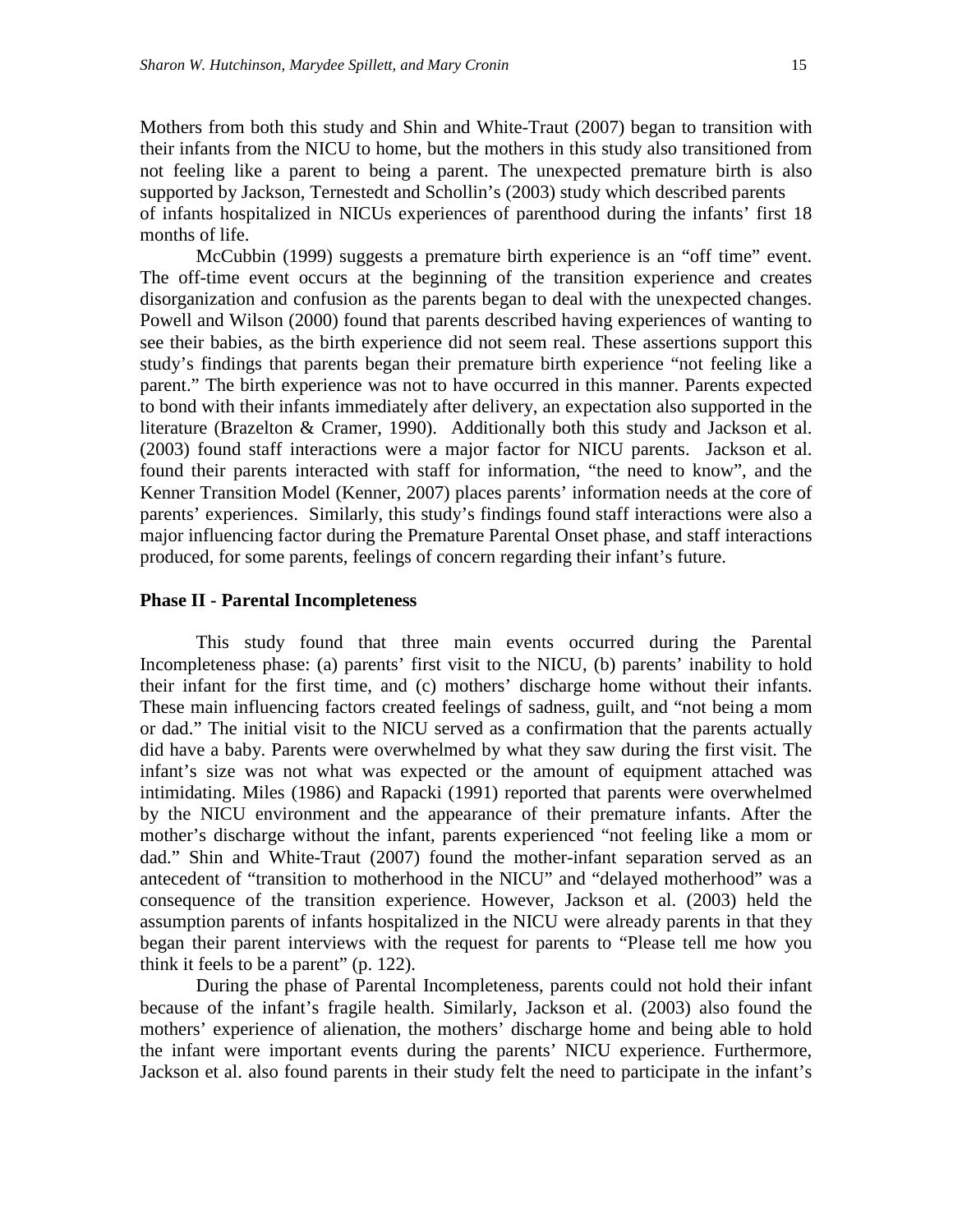care during their feelings of alienation. Alienation was not a theme identified in the current study.

#### **Phase III - Parental Involvement**

Parental Involvement, the third phase, is the period of greatest activity. In this phase the primary influencing factors which produced emotional consequences were: (a) the parents holding their infant for the first time, (b) fluctuations in the severity of the infants' health, (c) increasing parental involvement in caring for their infants, and (d) the parents' lack of control over visitation to the NICU. These pivotal events signaled the parents' further transition in assuming their roles as parents. The parents' ability to hold their infant signaled not only an improvement in the premature infant's health, but the fulfilling of their expectations of the parental role. As the parents assumed a more active role in caring for their premature infant, anger and frustration occurred when visitation policies took away their ability to continue the transition to the role of a parent. Fenwick, Barclay, and Schmied (1999) reveal that even though "the presence of mothers in the [intensive care] nursery is high, nurses remain the primary caretakers [of premature infants]" (p. 53). Both Shin and White-Traut (2007) and Jackson et al. (2003) support this finding as findings from their studies also revealed the ability to hold the infant was a major turning point in the parents' NICU transition experience and signaled the beginning of increased parental participation in the infant's care. However, findings from other research also identified "mothers' need for information during their infant's stay in the neonatal unit was considerable because there had not been enough preparation to absorb the information they were presented with earlier in the process" (Broedsgaard  $\&$ Wagner, 2005, p. 200), a finding not attributed to the present study.

#### **Phase IV - Parental Completion**

The fourth and final phase, Parental Completion, occurred when the infant was discharged from the hospital to the home setting. The infant's discharge fulfilled the parents' expectations of bringing their infant home after birth. Parents reported that "they were now a parent." Parents were now complete parents and capable of making decisions about the daily care of their infants. Once home, parents began the work of establishing a home routine and adjusting their social lives to accommodate their infants. Available literature informs the findings of the fourth and final phase, Parental Completion, in that the adjustments that occur in this phase suggest a disconnectedness with the NICU experience and the beginning establishing home routines without the presence of NICU staff (Broedsgaard & Wagner, 2005; Shin & White-Traut, 2007; Jackson, et al., 2003; Chick & Meleis, 1986).

#### **Conclusion**

The significance of this study's findings is its contribution to knowledge in the form of a conceptual model with relevance to parents' experiences during their infants' transition from the NICU to home. The study serves as a guide for nurses and healthcare professionals who assist parents of infants in the NICU to complete the transition to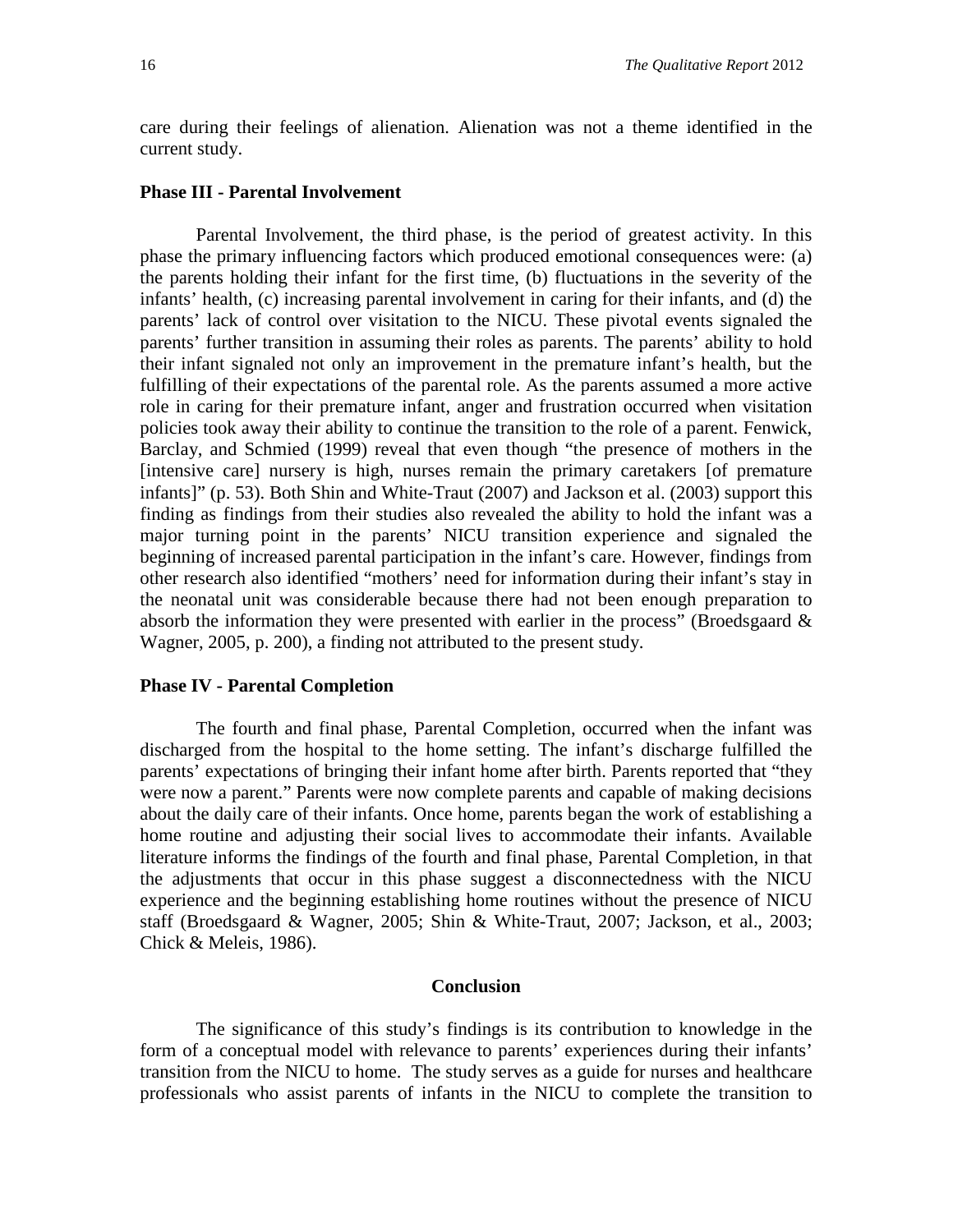parenthood. Parents progress from "not being a parent" to "being a parent." While existing literature reports the parents' transition as progressing from alienation to familiarity and confirms the parents' transition is a time-dependent process that hovers around motherhood (Shin & White-Traut, 2007), available literature does not acknowledge that parents of infants hospitalized in the NICU do not feel as though they are parents to the infant.. It is important that healthcare providers understand parents' feelings during the transition from NICU to home as the parents' perceptions and experiences subsequently can and do influence how they interact with their infants including receptivity to participating in the care. Furthermore it is important for healthcare professionals to understand that not feeling as though one is a parent influences parent attachment and compliance with healthcare requests. Healthcare professionals also need to be aware that staff perceptions of when parents of infants admitted to the NICU achieve parenthood are dependent on the parents' experiences. While this study explored primarily the experiences of mothers of infants hospitalized in the NICU, other members were also affected. Knowledge of the parents' perspective will help nurses and other healthcare professionals better understand the dynamics of the parents' interactions in neonatal intensive care unit, permitting appropriate effective discharge planning and the fostering of family centered care. Further research which addresses transition within the context of families of infants in neonatal care unit is warranted.

#### **References**

- Able-Boone, H., & Stevens, E. (1994). After the intensive care nursery experience: Families' perceptions of their well being. *Children's Health Care, 23*(2), 99-114.
- Affleck, G., Tennen, H., Rowe, J., & Higgins, P. (1990). Mothers' remembrances of newborn intensive care: A predictive study. *Journal of Pediatric Psychology, 15*(1), 67-81.
- Ahmann, E. (1996). *Home care for the high risk infant a family-centered approach* (2nd ed.)*.* Gaithersburg, MD: Aspen
- Brazelton, T. B., & Cramer, B. C. (1990). *The earliest relationship: Parents, infants, and the dreams of early motherhood*. Cambridge, MA: Perseus Books.
- Broedsgaard, A. & Wagner, L. (2005). How to facilitate parents and their premature infant for the transition home. *International Nursing Review, 52*, 196-203.
- Browne, J. V. & Talmi, A. (2005). Family based intervention to enhance infant-parent relationships in the neonatal intensive care unit. *Journal of Pediatric Psychology. 30*, 667-677.
- Charmaz, K. (2010). *Constructing grounded theory: A practical guide through qualitative analysis.* Thousand Oaks, CA: Sage.
- Chick, N., & Meleis, A. I. (1986). Transition: A nursing concern. In P. L. Chinn (Ed.), *Nursing research methodology: Issues and implementation* (pp. 237-257). Rockville, MD: Aspen.
- Erdeve, O, Arsan, S., Yigit, S. Armangil, D. Atasay, B. & Korkmaz, A. (2008). The impact of individual room on rehospitalization and health service utilization in preterms after discharge. *Acta Paediatrica, 97*, 1351-1357.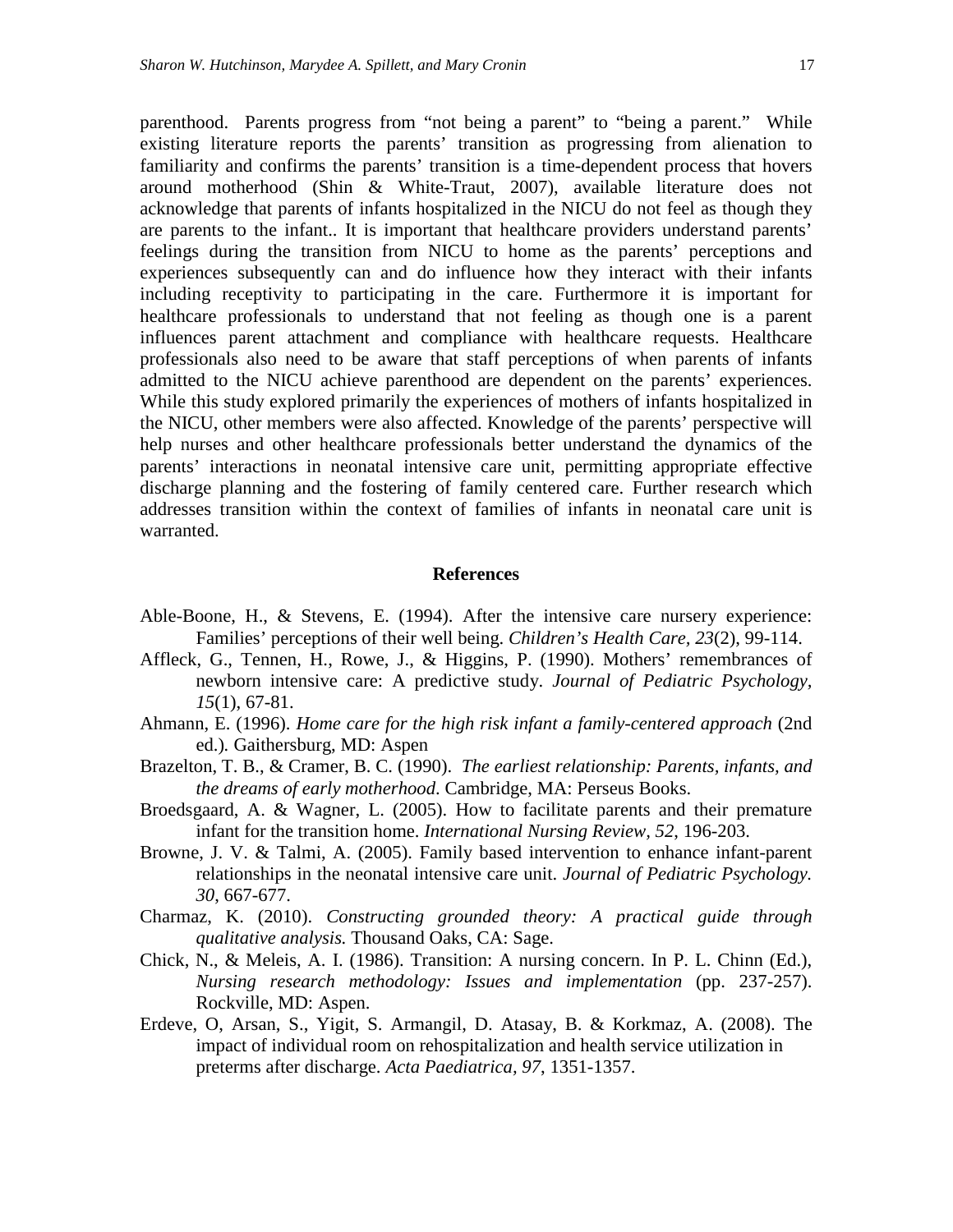- Fenwick, J., Barclay, L., & Schmied, V. (1999). Activities and interactions in level II nurseries: A report of an ethnographic study. *Journal of Perinatal and Neonatal Nursing, 13*, 53-65.
- Fowlie, P. W., & McHaffie, H. (2004). Supporting parents in the neonatal unit. *BMJ,* 329, 1336-1338.
- Glaser, B. G., & Strauss, A. L. (1967). *The discovery of grounded theory strategies for qualitative research.* Chicago, IL: Aldine Publishing.
- Goldberg, W. A., & Michaels, G. Y. (1988). The transition to parenthood: Synthesis and future directions. In G. Michaels, & W. Goldberg (Eds.), *The transition to parenthood* (pp. 342-360). New York, NY: Cambridge University Press.
- Jackson, K., Ternestedt, B. M., & Schollin, J. (2003). From alienation to familiarity experiences of mothers and fathers of preterm infants. *Journal of Advanced Nursing, 43*(2), 120-129.
- Kavanaugh, K., & Ayres, L. (1998). Focus on qualitative methods "Not as bad as it could have been": Assessing and mitigating harm during research interviews on sensitive topics. *Research in nursing and health, 21*, 91-97.
- Kenner, C. A. (2007). Transition to home: family perspectives on care in Russia. *Newborn and Infant Nursing Reviews, 7*(1), 20-24.
- Kenner, C. A. (1988). Parent transition from the newborn intensive care unit (NICU) to home (Doctoral dissertation, Indiana University, 1988). *Dissertation Abstracts International*.
- Kenner, C., & Lott, J. W. (1990). Parent transition after discharge from the NICU. *Neonatal Network, 9*(2), 31-37.
- Maxwell, J. A. (1996). *Qualitative research design: An interactive approach.* Thousand Oaks, CA: Sage.
- McCubbin, M. (1999). Normative family transitions and health outcomes. In A. S. Hinshaw, S. L. Feetham, & J. L. Shaver (Eds.), *Handbook of clinical nursing research* (pp. 201-225). London: Sage.
- Miles, M. S. (1986). Parents of critically ill premature infants: Sources of stress. *Critical Care Nursing Quarterly, 12*(3), 69-74.
- Miles, M. B., & Huberman, A. M. (1994). *Qualitative data analysis: An expanded sourcebook* (2nd ed.). Thousand Oaks, CA: Sage.
- Munhall, P. L. (2007). *Nursing research a qualitative perspective* (4th ed.). Sudbury, MA: Jones and Bartlett.
- Odom, S., & Chandler, L. (1990). Transition to parenthood for parents of technologyassisted infants. *Topics in Early Childhood Special Education, 9*(4), 43-54.
- Powell, K. A., & Wilson, K. (Eds.). (2000). *Living miracles: Stories of hope from parents of premature babies.* New York, NY: St. Martin's Press.
- Rapacki, J. D. (1991). The neonatal intensive care experience. *Children's Health Care, 20*(1), 15-18.
- Shin, H., & White-Traut R. (2007). The conceptual structure of transition to motherhood in the neonatal intensive care unit. *Journal of Advanced Nursing, 58*(1), 90-98.
- Schumacher, K. L., & Meleis, A. I. (1994). Transitions: A central concept in nursing. *IMAGE: Journal of nursing scholarship, 26*(2), 119-126.
- Sneath, N. (2009). Discharge teaching in the NICU: Are parents prepared? An integrative review of parents' perceptions. *Neonatal Network, 28*, 237-245.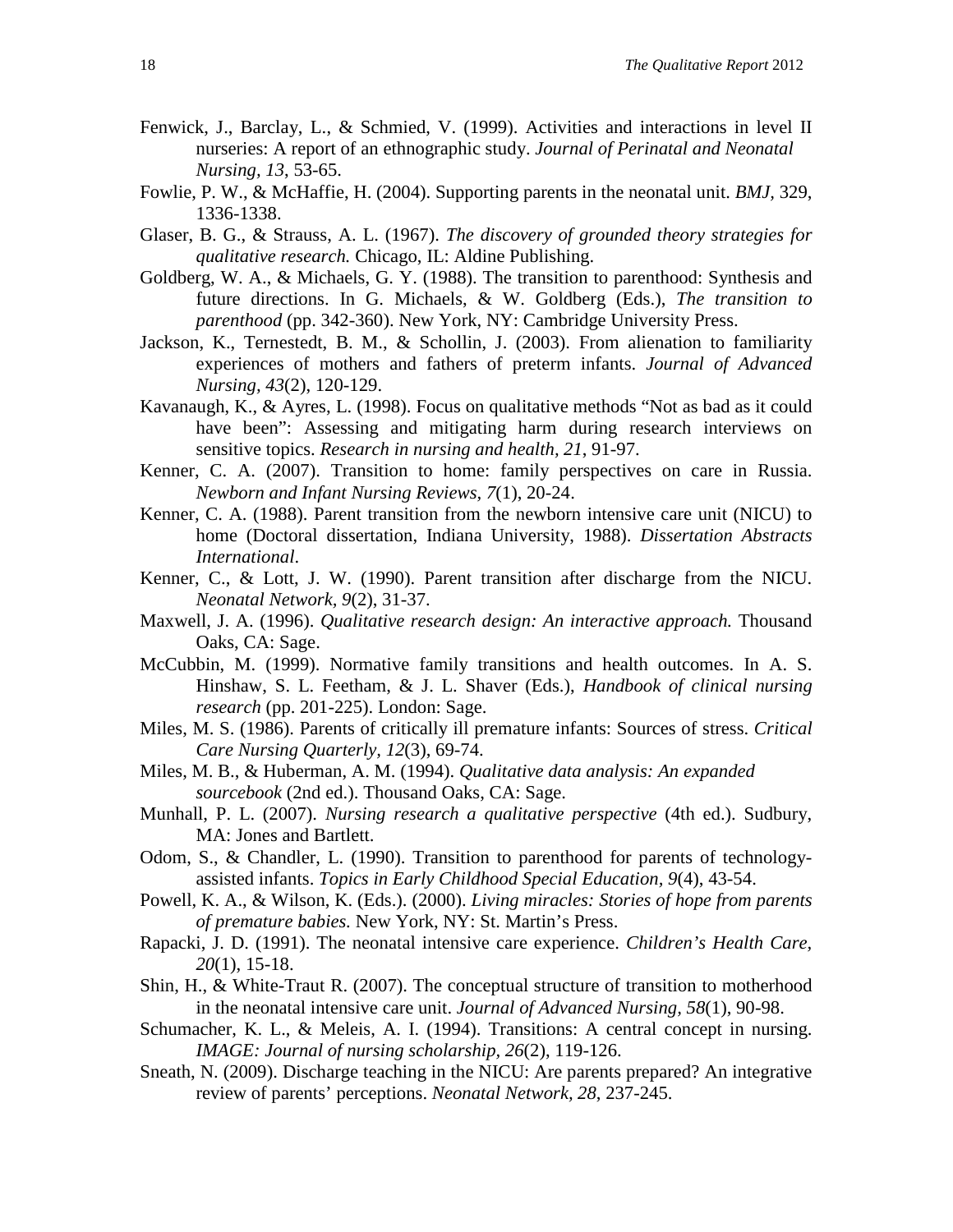- Stern, P. N. (1980). Grounded theory methodology: Its uses and processes. Image *12*(1), 20-23.
- Strauss, A. L., & Corbin, J. (1998). *Basics of qualitative research: Techniques and procedures for developing grounded theory*. Thousand Oaks, CA: Sage.
- Teti, D. M., Hess, C. R., & O'Connell, M. (2005). Parental perceptions of infant vulnerability in a preterm sample: prediction from maternal adaptation to parenthood during the neonatal period. *Developmental Behavioral Pediatrics, 26*, 283-292.
- Trause, M. A., & Kramer, L. I. (1983). The effects of premature birth on parents and their relationship. *Developmental Medicine and Child Neurology, 25*, 459-465.

#### **Author Note**

Sharon W. Hutchinson, Ph.D., M.N., R.N., C.N.E. is an Associate Professor and Chair of Southern University School of Nursing Graduate Nursing Programs. She has 25 years of professional nursing experience which includes the roles of educator, administrator, nurse researcher and professional nurse. Dr. Hutchinson earned her doctorate from the University of New Orleans and her masters and baccalaureate nursing degrees from Louisiana State University Health Sciences Center (LSUHSC - formerly LSUMC) also in New Orleans, Louisiana. She is also a National League for Nursing Certified Nurse Educator. Her research interests include curriculum enhancement; parental perceptions during transition; student perceptions of preparations for professional role transitions. Correspondence regarding this article can be addressed to: Dr. Sharon W. Hutchinson, Southern University School of Nursing, P. O. Box 11784, Baton Rouge, LA 70813; Phone: 504-430-5769; Email: [shutchinson01@bellsouth.net](mailto:shutchinson01@bellsouth.net)

Marydee A. Spillett, Ed.D., currently serves as Faculty/Qualitative Methodology Advisor in the Center for Research Support at Walden University. She has over 30 years experience in higher education, serving as counselor, administrator, and faculty member. Dr. Spillett received her Ed.D. from Harvard University, an M.S. and Ed.S. from the State University of New York at Albany, and a B.A. from the State University of New York at Potsdam. Dr. Spillett worked as a faculty member at the University of New Orleans, where she taught courses in qualitative research methods and served as qualitative methodologist on doctoral dissertation committees. She also worked at the University of Utah, where she taught courses in higher education administration. Her current research interests include qualitative research methodology, research ethics, adult development, and leadership development.

Dr. Mary Cronin is a Professor with the Department Special Education and Habilitative Services at the University of New Orleans, in New Orleans, LA. She has experience in teaching students at the pre-school, middle, and secondary special needs levels. Her current interests include teacher training inclusive education, life skills program development, and transition issues for students with mild disabilities. Dr. Cronin received her B.A. from Avila College, her M.Ed. from the University of Kansas, and Ph.D. from the University of Texas at Austin.